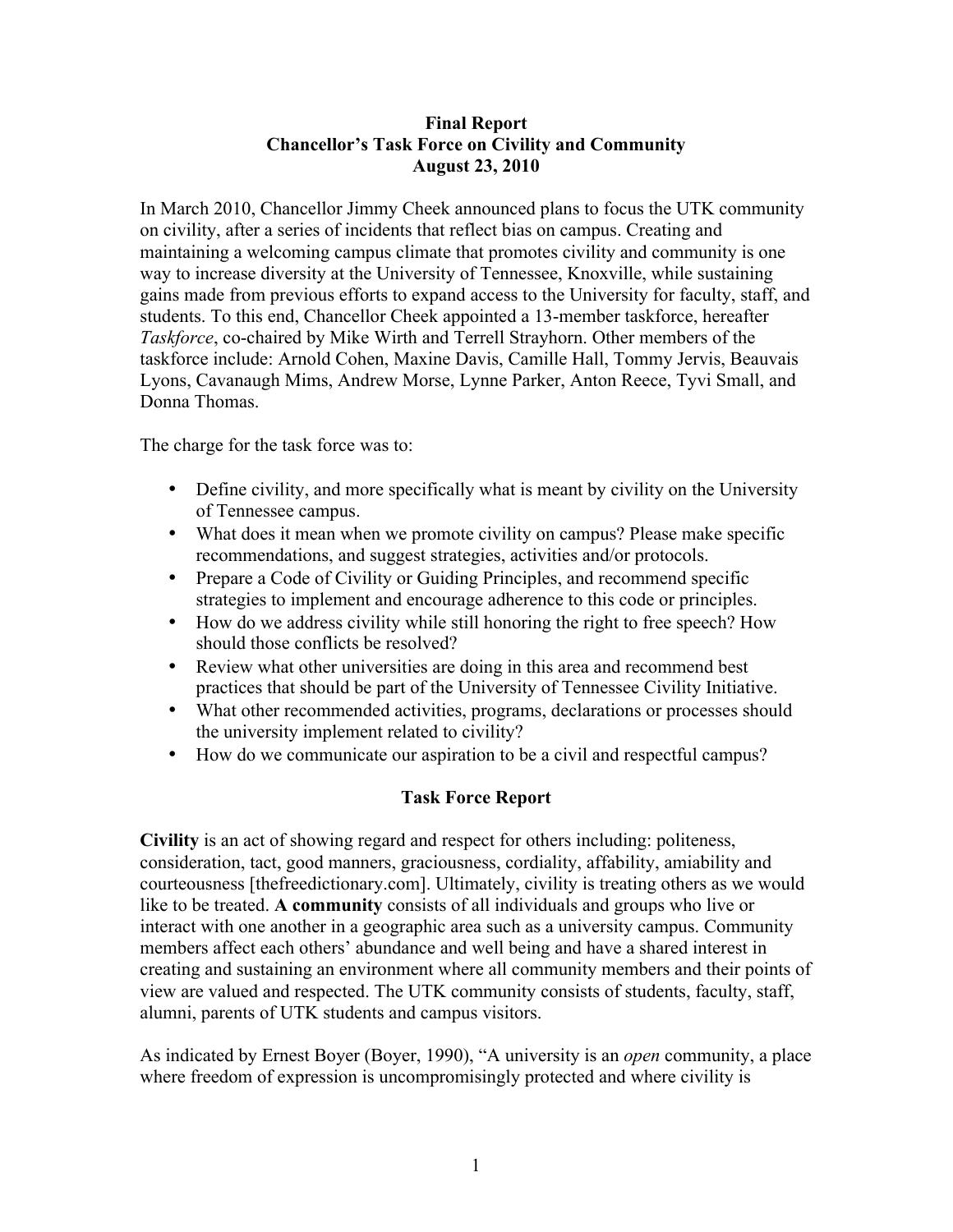powerfully affirmed…A university is a caring community, a place where the well-being of each member is sensitively supported and where service to others is encouraged."

The University of Tennessee, Knoxville affirms the value of each member of the UTK community and recommends that all UTK community members adhere to the following Principles of Civility and Community.

# **Principles of Civility and Community1**

- 1. **Inclusivity**. We value an environment welcoming to all and hostile to none in which educational goals may be pursued.
- 2. **Diversity**. We respect the diverse backgrounds of all members of the UTK community and welcome the opportunity for interpersonal and group interactions.
- 3. **Dialogue**. We value, encourage, and facilitate free exchange of diverse ideas and points-of-view along with free speech and expression. However, we discourage uncivil speech or expression that infringes upon the ability of others to express themselves.
- 4. **Collegiality**. We value an environment that facilitates collegial relationships, encourages mutual understanding among diverse individuals and leads to addressing issues and differences in an atmosphere of mutual respect and civility.
- 5. **Respect**. We believe that a person's views, ideas, and behavior best reflect the goals of the academic community when the dignity of each individual is respected and when members of the community are considerate of the feelings, circumstances, and individuality of others.
- 6. **Knowledge**. We encourage development of a civil community that values critical inquiry, debate, discovery, and innovation to better the world through teaching, research and service.
- 7. **Integrity**. We value academic honesty and integrity by all members of the academic community.
- 8. **Learning**. We believe that learning is an interpersonal growth experience that fosters appreciation for diversity.

 $<sup>1</sup>$  In developing these principles, the Task Force drew liberally from principles and/or codes of civility and</sup> community developed by other universities including: Kansas State University, Pennsylvania State University, University of California at Berkeley, University of California at Davis, University of California at Los Angeles, University of California at Riverside, University of California at San Diego, University of Maryland University College, University of Southern California, Vanderbilt University, and Virginia Tech University.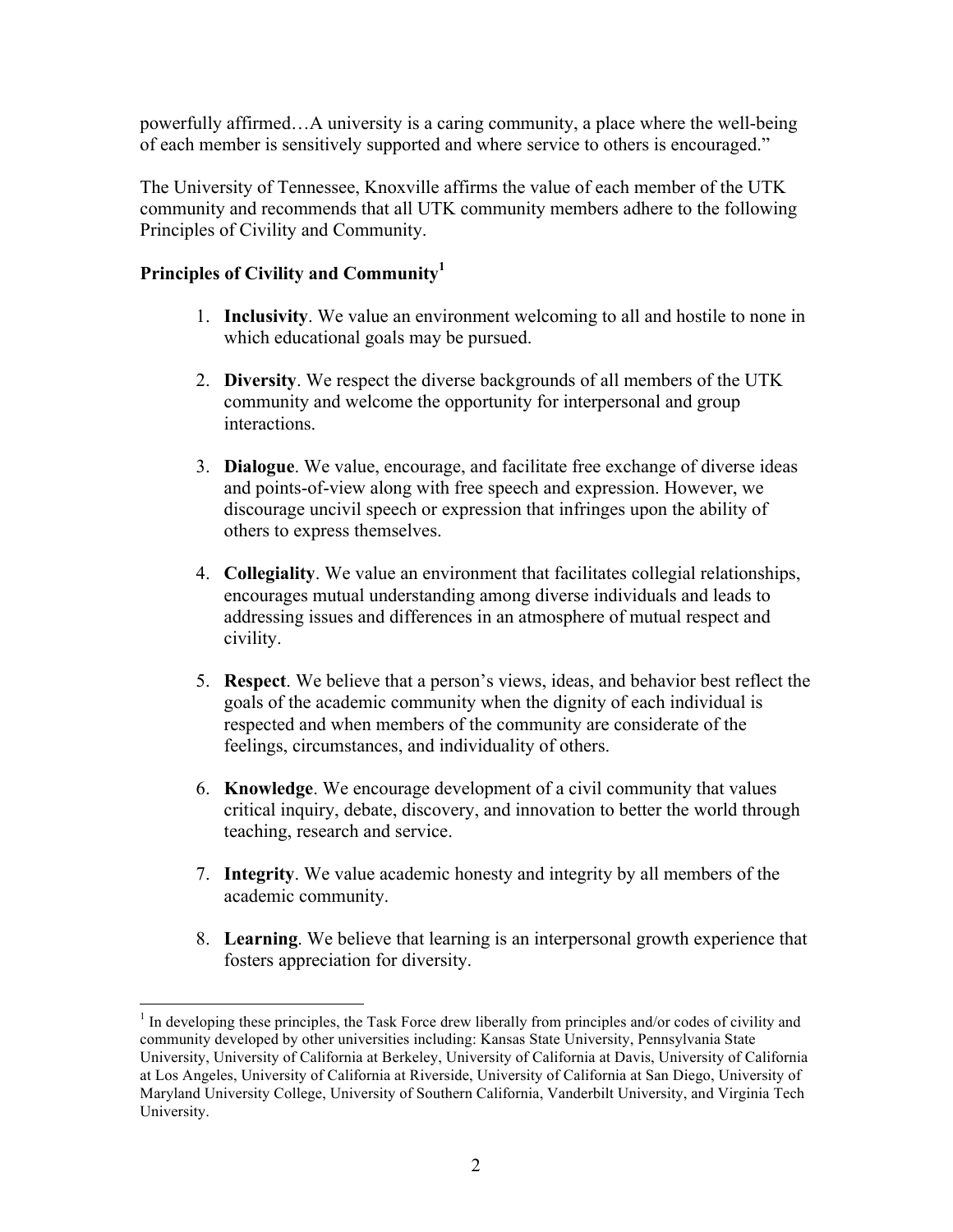- 9. **Awareness**. We believe it is important to recognize how others view and relate to the UTK community and that we are part of a larger community.
- 10. **Responsiveness**. We encourage all members of the UTK community to speak out against incidents involving bigotry and other types of incivility. When acts such as these occur, the University has a responsibility to respond in a fair, timely and consistent fashion.

The UTK Principles of Civility and Community are designed to work in concert with existing University of Tennessee codes of conduct including: **UTK Faculty Handbook:** Chapter 1.1 Nature and Purpose and Chapter 2.25 Professional Conduct [http://provost.utk.edu/facultyhandbook/pdfs/faculty-handbook-2009.pdf]; **UT HR Policy HR0508:** Code of Conduct: Respect for Persons [https://my.tennessee.edu/portal page?\_pageid=34,140536&\_dad=portal&\_schema=PORTAL&p\_policy=HR0580]**;** and **Hilltopics Student Handbook:** General Standards of Conduct [http://dos.utk.edu/ hilltopics/].

## **Programs and Services Recommendations**

One way to promote and maintain civility and community on campus is through programs and services. With this in mind, the Taskforce discussed several existing campus-wide (or closely related) programs/services, as well as new opportunities. We make the following recommendations for **existing programs and services**:

- Student Orientation (1). Incorporate civility and community into student orientation through "Vol-to-Vol" small group meetings. During "Vol-to-Vol," orientation leaders lead small group discussions with incoming freshmen on relevant issues pertaining to student life. A few of the topics typically discussed include campus safety, diversity, and the balance of one's social and academic life. Inclusion of civility and community as topics in the "Vol-to-Vol" meeting will enhance freshmen students' understanding and engagement with the University's commitment to creating a welcoming campus climate for all. In addition, critical inquiry and discovery through open peer-to-peer discussion on civility will work toward creating a campus environment that facilitates strong collegial relationships.
- Student Orientation (2). Incorporate civility and community into student orientation through Volunteer Community Partnership. The Dean of Student's Office will discuss students' rights and responsibilities during the Volunteer Community Partnership orientation session. The Principles of Civility and Community should be introduced during this session to foster a respectful and inclusive learning environment.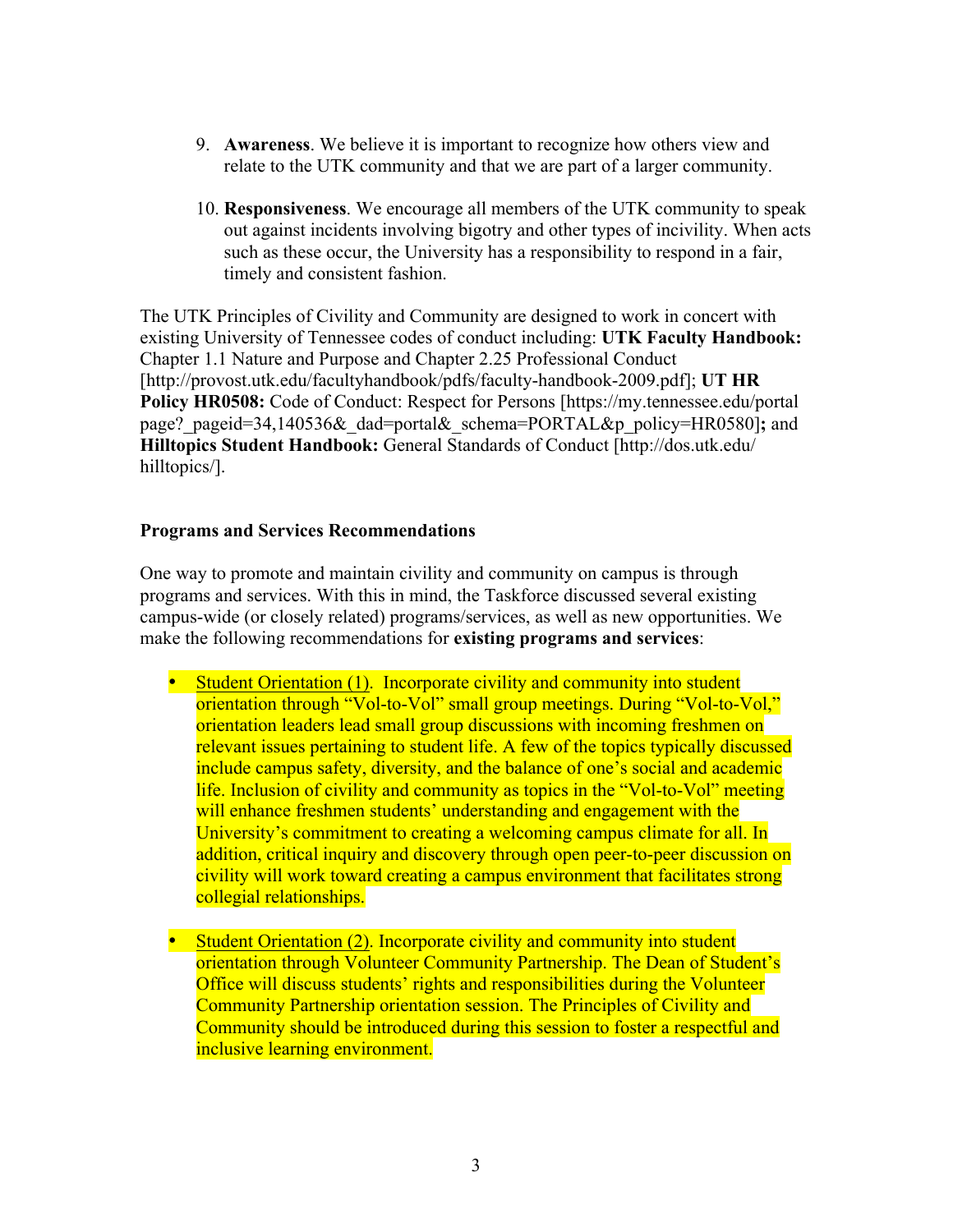- Torch Night. Incorporate civility and community into UT's Torch Night tradition. Torch Night is an annual candlelight ceremony that dates back to 1929. The ceremony allows thousands of students to assemble as seniors pass the "Torch of Preparation" to new freshmen students. The host of Torch Night is the Chancellor; the Chancellor should introduce the Principles of Civility and Community and share his sentiments on the value of a welcoming, diverse and inclusive campus environment during the ceremony.
- Ready for the World. Incorporate civility and community into campus life using existing Ready for the World initiatives and the Life of the Mind program (e.g., book selection).The Life of the Mind Freshman Reading Program provides freshmen with their first shared experience with their fellow students. Following summer reading, freshmen engage in group discussions upon campus arrival and participate in Life of the Mind activities throughout the year. Life of the Mind book selection includes fiction and non-fiction titles which seek to inspire and educate new students. As the University's campaign on spreading civility and community grows, the Life of the Mind program grants a unique opportunity to engage incoming freshmen with a book encapsulating civility and community as literary themes. The topic of civility and community should also be discussed in Life of the Mind book discussions during Welcome Week if the Life of Mind book selection includes civility and community themes.
- Division of Student Affairs. Incorporate civility and community into existing programs and services sponsored by the Division of Student Affairs. Specifically, the Division should be encouraged to use civility and community topics and workshops throughout the fall Leadership Summit, the Black Issues Conference, the Clifton Jones Leadership Conference and the Freshmen Ignite Summit. For more information, see the Division's website (http://studentaffairs.utk.edu/).
- Housing and Resident Assistants. Promote civility and community on campus through the University's housing program through resident assistant (RA) floor meetings. RAs have a unique responsibility in residential leadership. RAs work to build relationships, promote a sense of community, and engage residents in activities that contribute to learning, growth, and development. RAs have an opportunity to incorporate the message of civility and community with hall residents as it applies to residential life and the Knoxville campus community as a whole. Because RAs regularly interact with residents, hall associations, and the United Residence Hall Council, they are in an ideal position to initiate and facilitate student discussions on civility and community. Furthermore, RAs can provide safe and reliable information on how to report an incident of bias should it occur as well as encourage students to speak out against such incidents.
- Housing and Campaign Displays. Promote civility and community through University Housing through campaign displays. Campaign displays in residential halls may be decorated to further educate students on the University's message of civility and community (definition, principles of civility and community, etc.).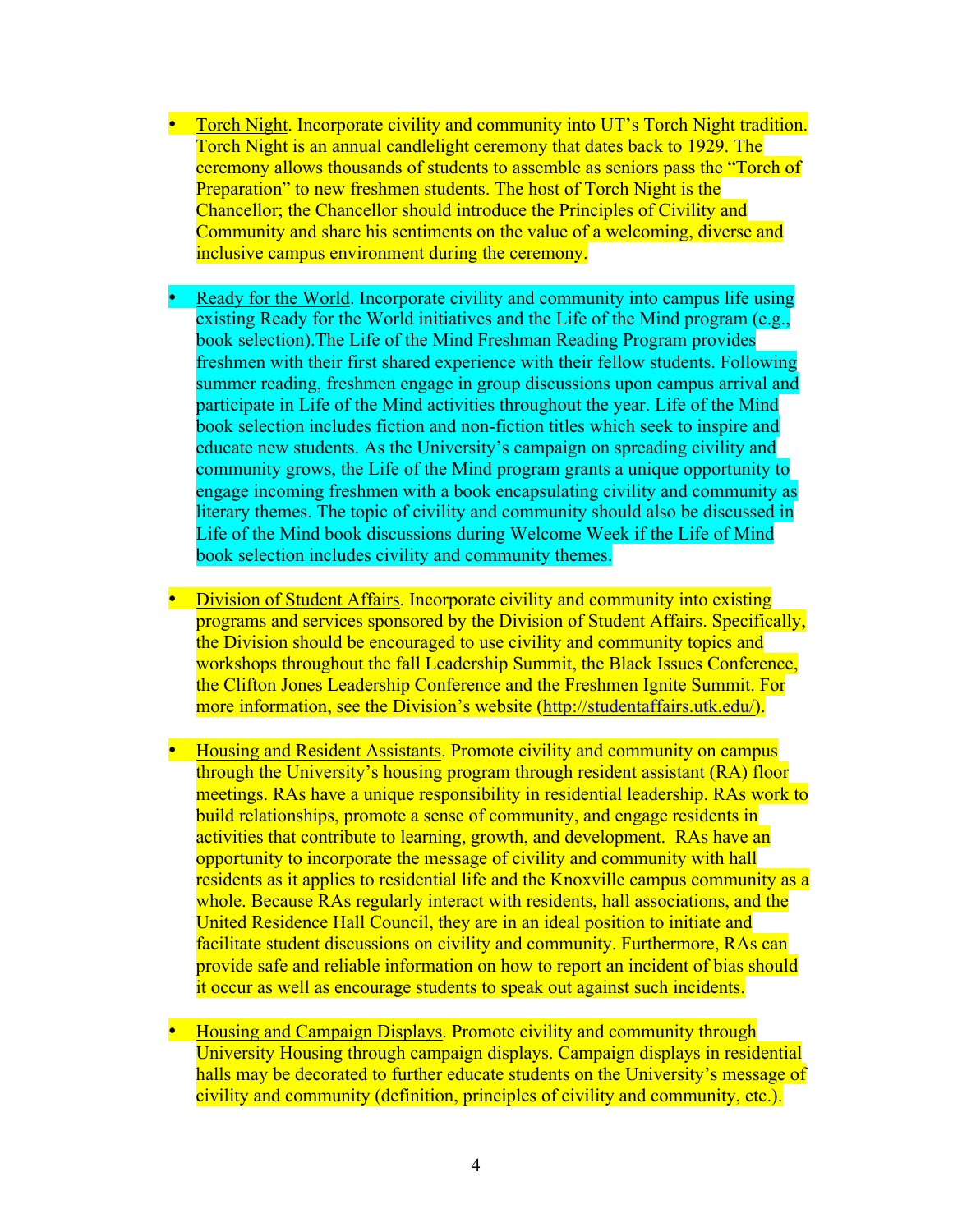- Fraternities and Sororities. Charge the Greek-lettered [student] organizations (i.e., fraternities and sororities) to "take action" against bias, discrimination, and incivility. Approximately 17% of UTK's students are members of Greek-lettered organizations (GLOs). Across the United States, over the last decade, incidents of bias and hate crimes have occurred within the GLO community, including black face incidents and other racial or ethnic based incidents, as well as incidents based on religious preference, sexual orientation, and national origin. The GLO community should "Take Action" to prevent incidents of bias and hate crimes on campus by sponsoring training workshops to educate their members on the scope of the problem and how to prevent these incidents from occurring. *The Stop The Hate! Fraternity & Sorority Action Guide, published by the Association of* Fraternity Advisors and the Association of College Unions International should serve as a guide for these programs.
- UT Programming Councils and Committees. Encourage student programming that addresses issues of civility and community through the Central Programming Council (CPC) and the Black Cultural Programming Committee (BCPC). The Office of Student Activities coordinates major events and student activities for the campus community, and works with the students of the CPC and BCPC to plan and enact these events. During 2011, CPC and BCPC should be encouraged to plan programs addressing civility and community issues, particularly events that promote the Principles of Civility and Community.
- Howard H. Baker Center for Public Policy . Partner with the Howard H. Baker Center for Public Policy to sponsor educational workshops and activities that address issues of civility and community. Specifically, the Baker Center is interested in topics addressing the role of the media, as well as furthering the knowledge of our system of governance and the importance of public service. The campus, perhaps through the Chancellor's Office, should consider collaborating with the Baker Center on a public program that addresses the topic of "first" amendment rights and college campuses."

Although the University has had an espoused commitment to civility and community since its inception, the Chancellor's Civility and Community Initiative provides a new mechanism for promoting civility and community in intentional and visible ways. With this in mind, the Taskforce discussed the need for **new programs/services** and makes the following recommendations:

• Heritage and Tennessee Celebrations. Establish new campus-wide celebrations including a Heritage Celebration and a Tennessee Celebration. *Heritage Celebration* will celebrate every form of "heritage" including, but not limited to, gender, race, sexual orientation, and religion and the differences among heritages. This program will be an ongoing series of programs that would occur once every month, each with a different theme. The 'Volunteer Spirit Speakers Series' (see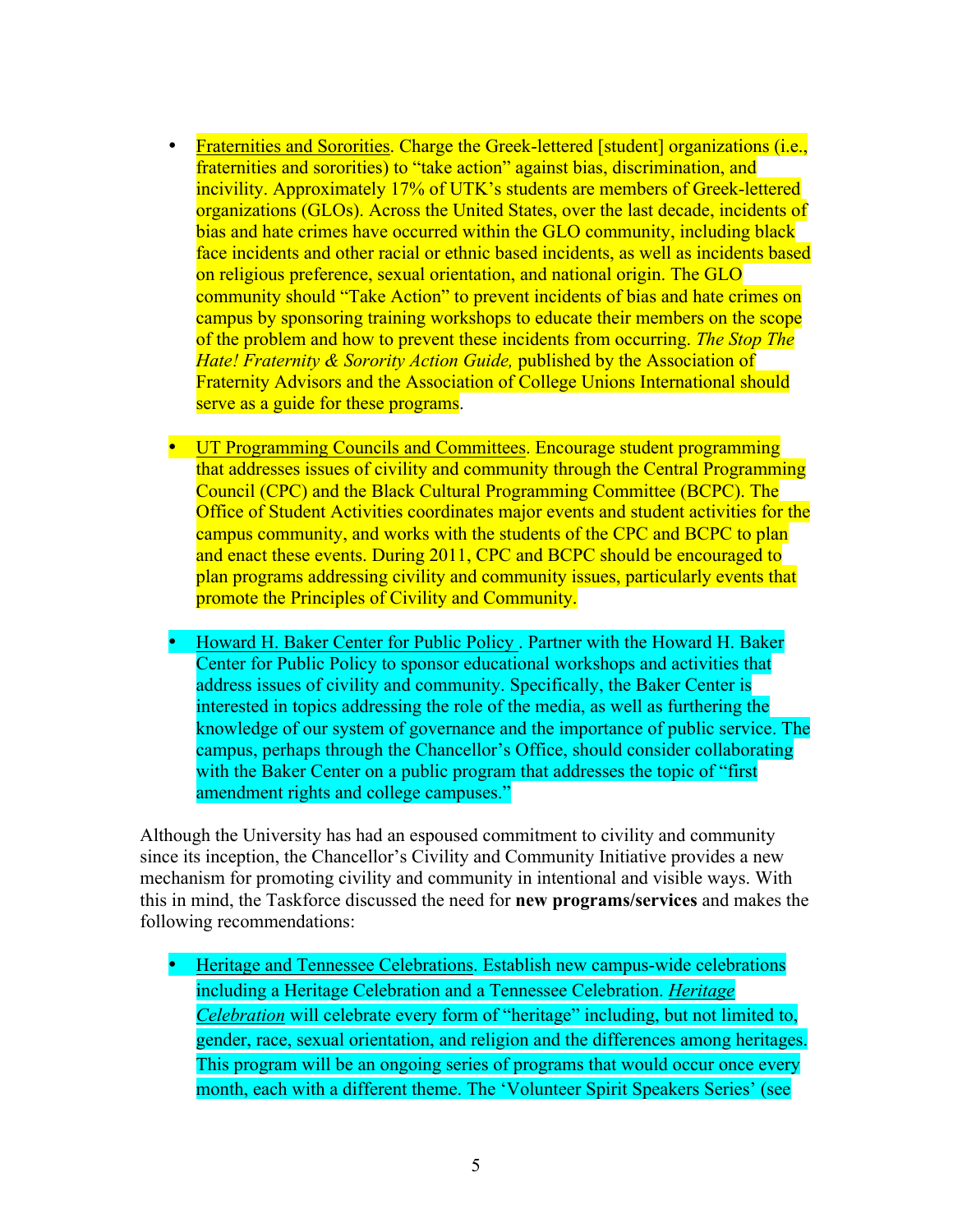Appendix A) will be the main focus of this program. *Tennessee Celebration* will celebrate and teach the culture, traditions, and history of the three grand divisions of Tennessee while making the Knoxville community appealing and welcoming to all. Past reports and documents (e.g., 2007/8 UTK Strategic Plan) indicate that some students express hesitation when coming to UTK because they perceive Knoxville and/or the UTK community is unwelcoming or even hostile to individuals whose backgrounds differ from the mainstream or majority on campus. This program is recommended as a way to educate the campus community about Tennessee while celebrating our commonalities. For instance, UTK might incorporate the mural by Marion Greenwood in the University Center as a teaching mechanism and further explain the artist's renditions, intentions, and philosophy. Tennessee Celebration could either be a series of programs or a single program.

- An Intergroup Dialogue Program. Establish an intergroup dialogue program to provide a mechanism for facilitating difficult conversations among members of the campus community as a means of promoting civility and community. Members of a culturally and intellectually diverse academic community will not always agree or uphold our civic and community ideals. Thus, ways are needed to foster respect for dissent and the inherent dignity and worth of everyone. One approach for responding to these problems is intergroup dialogue. Intergroup dialogue brings together two or more groups that have a history of conflict in face-to-face, sustained weekly dialogues over 8 to 12 weeks (Zuniga, Naagda, & Sevig, 2002). Experts agree that intergroup dialogues are distinguished from other "conversations" because they are co-facilitated by trained facilitators who reflect the sociopolitical identities present among the groups engaged in dialogue (e.g., dialogue on gender that includes both a male and female facilitator). Given the potential of intergroup dialogues to enable students to develop communication skills, discuss difficult and uncomfortable topics, as well as engage one another in ways that promote civil exchange of discourse and dissent (Zuniga, Naagda, & Sevig), we recommend development and implementation of an intergroup (e.g., race/ethnicity, gender), interfaith (i.e., religious/spiritual), and interpolitical group dialogue program.
- Living-Learning Community. Develop and implement a formal living-learning community (LLC) that focuses on globalism, global citizenship, and issues of civility and community. Recent research suggests that LLCs provide optimal conditions for promoting student learning and growth, particularly in terms of personal or social development, during the college years. LLCs offer sustained engagement in supportive relationships and structured activities and environments which have been linked with positive outcomes such as higher grades, greater involvement in campus clubs and organizations, and a stronger sense of belonging and retention (Inkelas, et. al., 2006), even among racial/ethnic minorities (Strayhorn, 2008).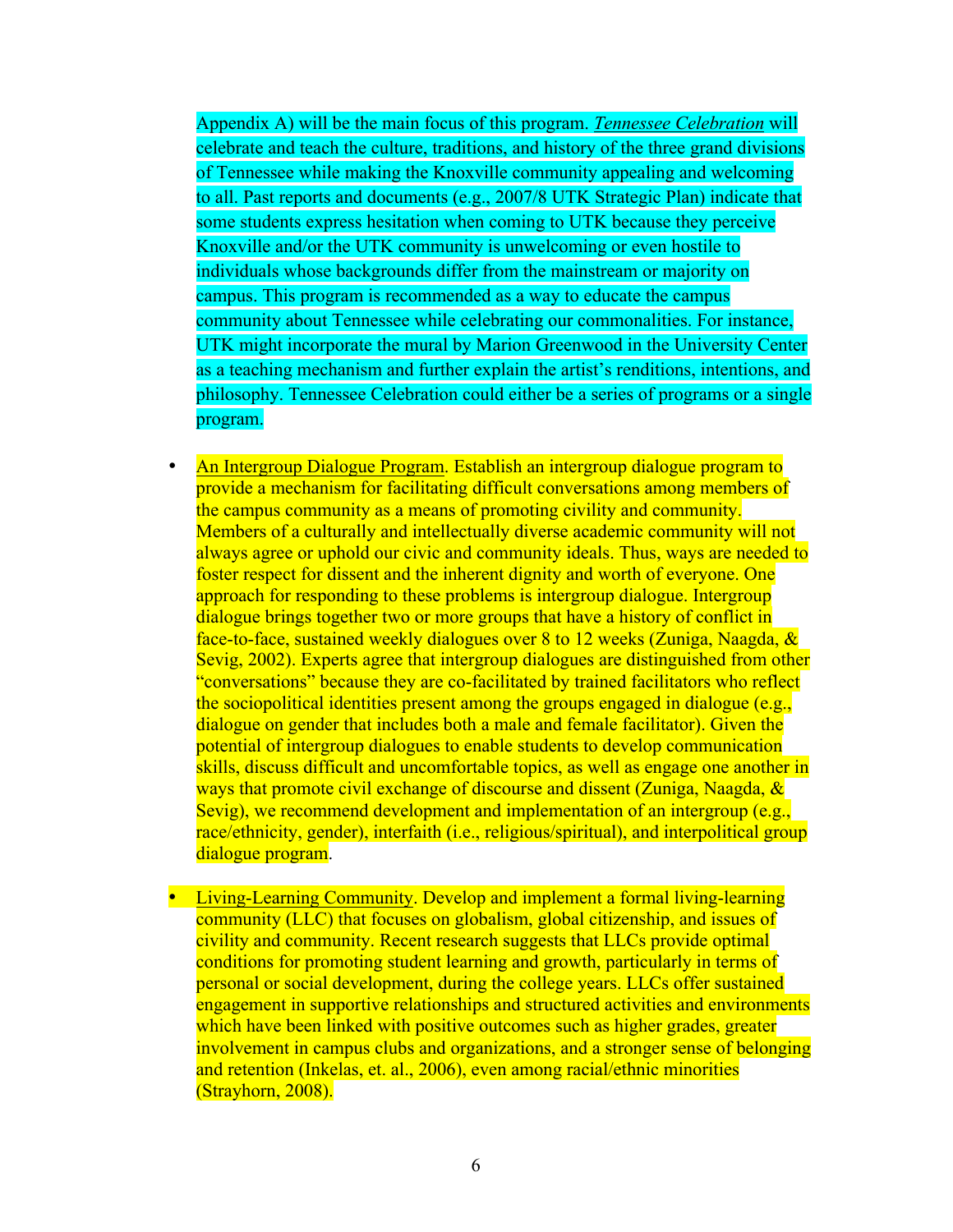- Celebration of Diversity and Community. One way to demonstrate a commitment to campus civility and community is to publicly appreciate differences among faculty, staff, students, and external constituents; thus, the Taskforce recommends the development and implementation of an annual university-wide tradition tentatively referred to as "Celebration of Diversity and Community," where members of the campus and important external constituents share aspects of their backgrounds and/or cultures through song, dance, art, food, etc. This could be done in partnership with the Chancellor's Commissions, student government, Graduate Student Senate, International House, Dean of Student's Office, Office of Multicultural Affairs, Faculty Senate, and other relevant groups.
- Campus Building/Spaces. Whenever possible, new campus buildings/campus renovation projects should include formal and informal community spaces that provide seating and aesthetic features that encourage gatherings to facilitate dialogue among students, faculty, staff and community members.
- Division of Student Affairs. UTK Student Affairs should develop a program like the University of Michigan's "Expect Respect" program. The initiative is a comprehensive model that addresses the university community's commitment to civility and diversity through developing a program that allows for a partnership among students, faculty and staff to pledge their support for fostering a campus environment that values similarities and differences, and a university climate that strives to be respectful through all interactions both inside and outside the classroom (see the University of Michigan's website (http://urespect.umich.edu/about/pledge/)).

#### **Policies, and Procedures and Staffing Recommendations**

Astin (1984) posited that "the effectiveness of any educational policy or practice is directly related to the capacity of that policy or practice to increase student involvement" in educationally purposeful activities or initiatives (p. 298).The Taskforce agrees that campus policies, procedures, and staffing practices should be consistent with the Principles of Civility and Community in ways that promote engagement through the Chancellor's Civility and Community Initiative. With this in mind, Taskforce members make the following recommendations concerning campus policies and/or procedures:

- Presently the university has multiple non-discrimination statements. UTK should develop a single non-discrimination statement with a consistent tag line for use in all major publications, employment listings and other official documents that includes sexual orientation as a protected category. Failure to do so seems to send mixed signals, and may leave LGBT members of our community feeling unwelcome or even at risk.
- Consider ways to promote non-discrimination by (re)inforcing non-discrimination statements and enforcing campus rules designed to prevent hate speech and use of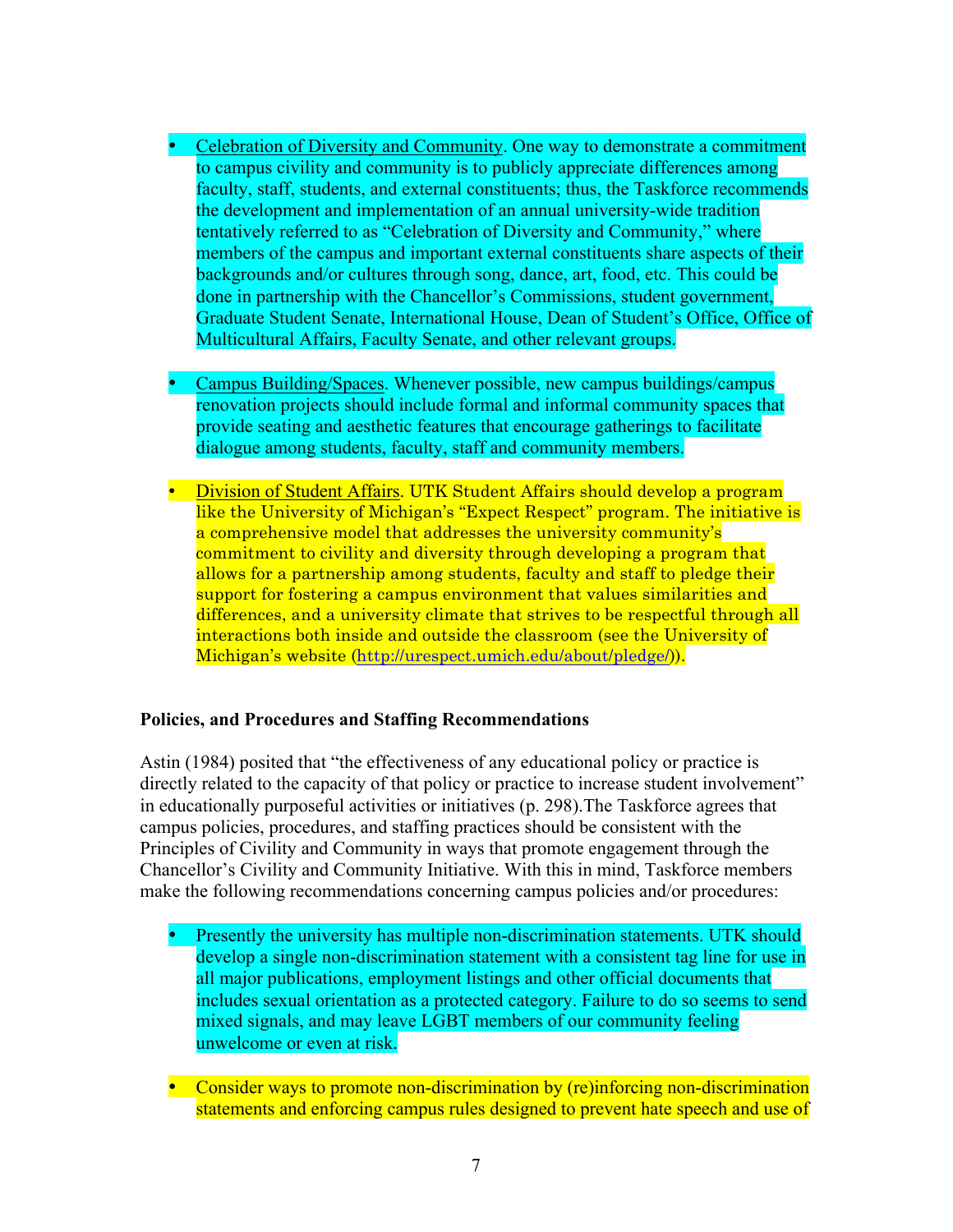racist and other derogatory language (e.g., "the N word") in campus spaces (e.g., residence halls, classrooms).

- Review the current *Hilltopics* to determine if any revision is necessary for existing student policies in light of the new Principles of Civility and Community.
- Disseminate the university's Bias Protocol to the entire university community and develop and implement a marketing plan that will (a) inform students, faculty, staff and visitors of how to report an incident of bias and (b) inform the campus community about the university's response to bias incidents.
- Charge the Office of the Provost and UT Faculty Senate to examine how to address civility and community in major publications and workshops that relate to faculty life (e.g., *Faculty Handbook [1:1 and 2:25]*, the *Manual for Faculty Evaluation*), and promotion and tenure workshops.
- Charge all campus units with reviewing their policies to ensure consistency with the new Principles of Civility and Community and, to the extent possible, develop new policies to promote civility and community on campus. Specific guidelines should be developed about *what* should be reviewed (i.e., specific policies) and the process for review.
- Work with UT Office of Human Resources (HR) to promote greater awareness of current policy *HR0580: Principles of Conduct: Respect for Persons*. HR should consider revising policies, wherever necessary, to ensure that civility and community are protected for all members of the campus community.
- Develop a *Faculty and Student Civility and Community Handbook*.
- Develop a "best practices" document to provide a road map for how community members and campus administrators should respond when there has been a breach of civility (i.e., uncivil behavior beyond bias incidents). This document should be shared with all offices on campus that render sanctions for misconduct of faculty, staff, and students (e.g., Office of Provost, Dean of Students, HR, etc.).
- Develop and implement a plan for increasing racial and ethnic diversity among UTK's senior administrative staff.
- Develop and implement a plan for increasing the emphasis on and accountability for hiring a more diverse faculty and staff.
- Create a new administrative position charged with development, coordination, and supervision of all civility and community initiatives. Given the importance of this assignment and the individual's oversight over both academic and student life issues, the Taskforce recommends that this position carry the rank of "Vice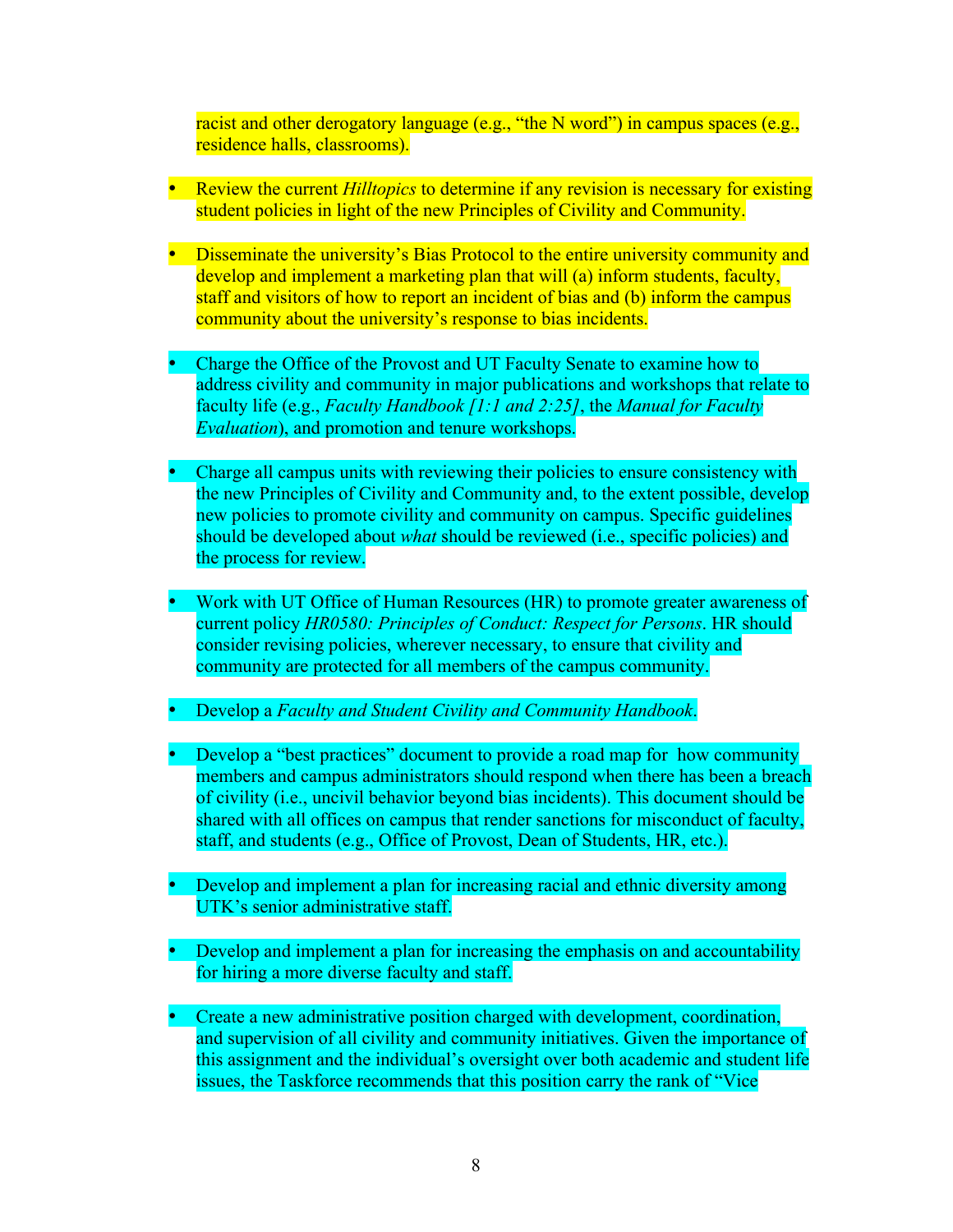Chancellor" similar to positions at our peer institutions including the University of Michigan and the University of Wisconsin, Madison, to name a few.

• Provide more financial and administrative support in the form of programs, activities, resources, and services to promote inclusiveness, awareness, and appreciation for groups (i.e., LGBT students, faculty, and staff; international students, faculty, and staff; etc.) that traditionally have not been included in efforts to make the UTK campus an equitable and welcoming environment for all.

#### **Marketing & Communication Recommendations**

To be effective and successful, the Chancellor's Civility and Community Initiative must be marketed and communicated to all campus constituents in ways that broadly promote awareness and encourage community members' involvement in various aspects of the project. To this end, Taskforce members make the following recommendations:

- The Vice Chancellor for Communications should develop a marketing and communications plan for the initiative.
- Develop and maintain a UTK Civility and Community website that signals our commitment to civility and community and that provides a portal for civility and community information sharing.
- Develop and brand a UTK "civility and community motto" that can be used to signal our commitment to civility and community on websites, university magazines, newspapers, etc.
- Develop and implement a plan to provide senior UTK administrators with more face-to-face opportunities to dialogue with UTK students, faculty and staff to improve communication and reduce feelings of isolation.
- Produce and distribute positive videos that capture the diverse experiences of individual UTK students.
- Share information and the "civility and community motto" using the "Jumbotron" and scoreboards as vehicles for communication at all sporting events.
- Develop and distribute UTK civility and community t-shirts, rubber wristbands and other promotional items to advertise and promote the Chancellor's Civility and Community Initiative.
- Develop and display campus flags and/or signs that reflect the Principles of Civility and Community similar to those found at the University of California-Davis and Virginia Tech.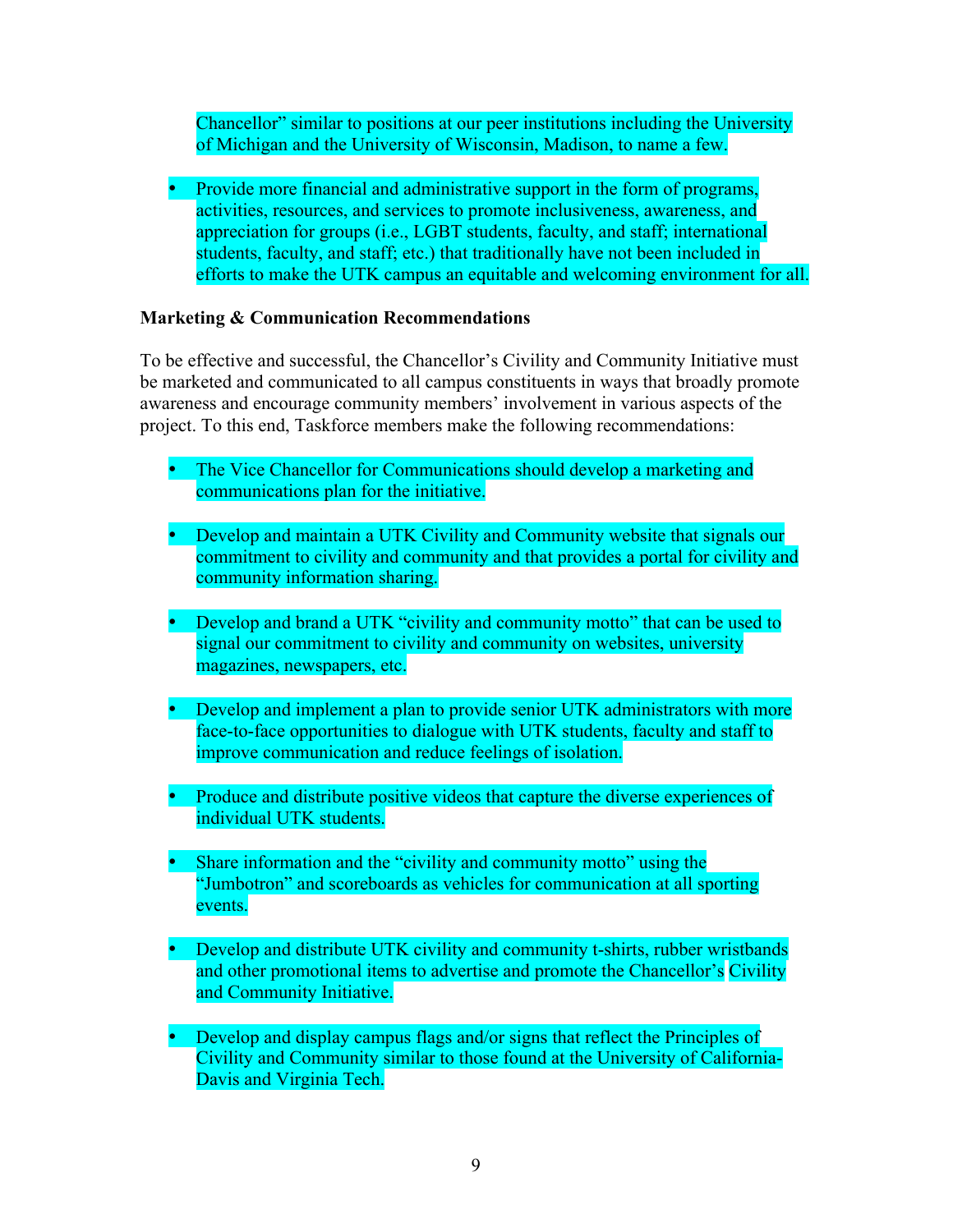#### **Teaching/Learning Recommendations**

The University's Vision Statement indicates that UTK "intends to be the preeminent public research and teaching university linking the people of Tennessee to the nation and the world." The university's comprehensive and multifaceted Mission Statement clearly identifies the importance of teaching and learning (e.g., "advance the community of learning by engaging in scientific research, humanistic scholarship, and artistic creation"). As a result, Taskforce members make the following recommendations:

- The Tennessee Teaching and Learning Center should offer and publicize workshops that provide strategies for promoting civility and community in the college classroom and in online learning environments.
- The Tennessee Teaching and Learning Center, along with the Teaching and Learning Council of the UTK Faculty Senate, should offer learning opportunities (e.g., webinars, workshops, newsletters) for faculty to develop better skills for maintaining civility and community in the classroom and for dealing with uncivil classroom conduct (e.g., "what to do when…").
- The Student Success Center should include classroom conduct, as well as the Principles of Civility and Community in curriculum for First-Year Studies courses (FYS 101).
- Deans and department heads should develop ways to help faculty members create and maintain classroom environments that engender civility and community through an environment of respectful debate and unbridled inquiry. For instance, deans and department heads might invite expert facilitators to meet with faculty members to discuss civility and community and how to promote and maintain classroom civility and community and to lead workshop activities to help faculty members develop these skills. Deans and department heads might also work with the Office of Equity and Diversity and the Tennessee Teaching and Learning Center to sponsor workshops on the appropriate use of sensitive language in the classroom and other important community and civility topics.
- Deans, department heads and faculty members should work to develop nonclassroom activities to promote civility and community among their faculty, staff and students. For instance, a college or department might sponsor college- or department-wide orientation programs, community-building activities (e.g., picnics, colloquia), and/or intergroup dialogues to improve the college's/departments climate (see the Programs and Services Recommendations Section of this report).
- Charge Ready for the World with offering small infusion grants that can be used by faculty members to redesign existing or create new courses related to civility and community.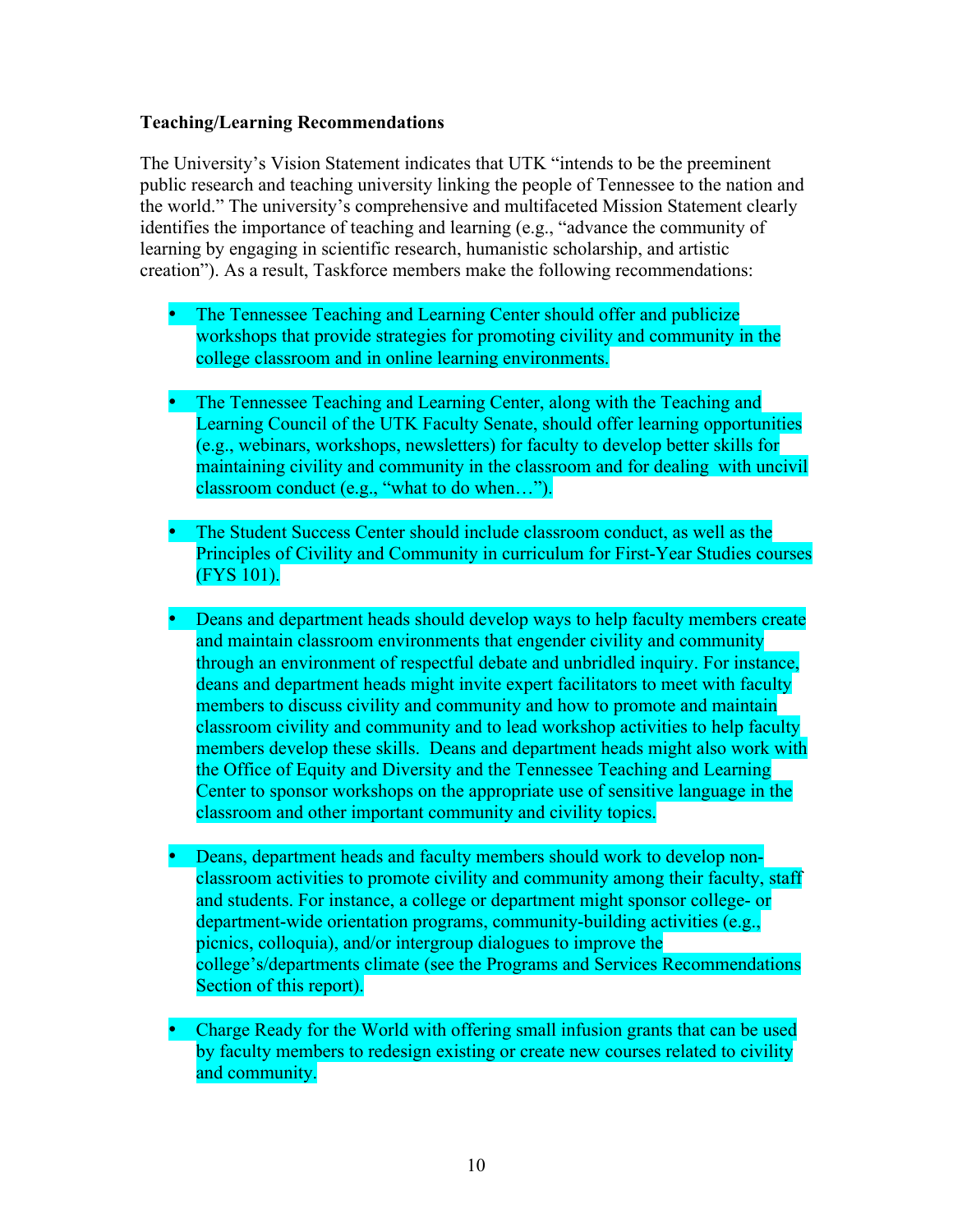- Establish small grants from the Faculty Senate's Teaching and Learning Council and from other sources to provide faculty members with "release time" to develop research/teaching activities that promote infusion of civility.
- Develop more targeted student academic support services to increase retention and graduation rates among racial/ethnic minority, economically disadvantaged and other historically under represented student groups.
- Develop strategies to recruit more proposals for First Year Studies (FYS) 129 seminars on civility and community.
- UTK's new faculty orientation should include information about the Chancellor's Civility and Community Initiative to promote awareness among new UTK faculty members and to encourage their participation in various civility and community activities.
- Offer incentives for faculty members to hold follow-up, in-class discussions about topics addressed in the proposed Volunteer Speakers' Series (see Programs and Services Section above or Appendix A) and work to archive such programs on the university's Civility and Community website.
- Establish a thematic semester (circa 2012) on Civility and Community (similar to the "Africa" and "Environmental" semesters in the past) in 2012-2013.A two-year planning period should be provided to allow faculty members enough time to develop special topic classes, speakers, out-of-class activities, etc.
- Invite input from faculty, the UTK Faculty Senate, and deans/department heads to discuss whether/how teaching evaluations could be expanded to assess UTK professors' efforts to promote civility, community, and respect for others. Consider adoption of civility items on SAIS teaching evaluations.

#### **Timeline and Implementation**

Once the Task Force Report has been reviewed and modified into a campus-wide initiative, a timeline for implementation of the initiative should be developed.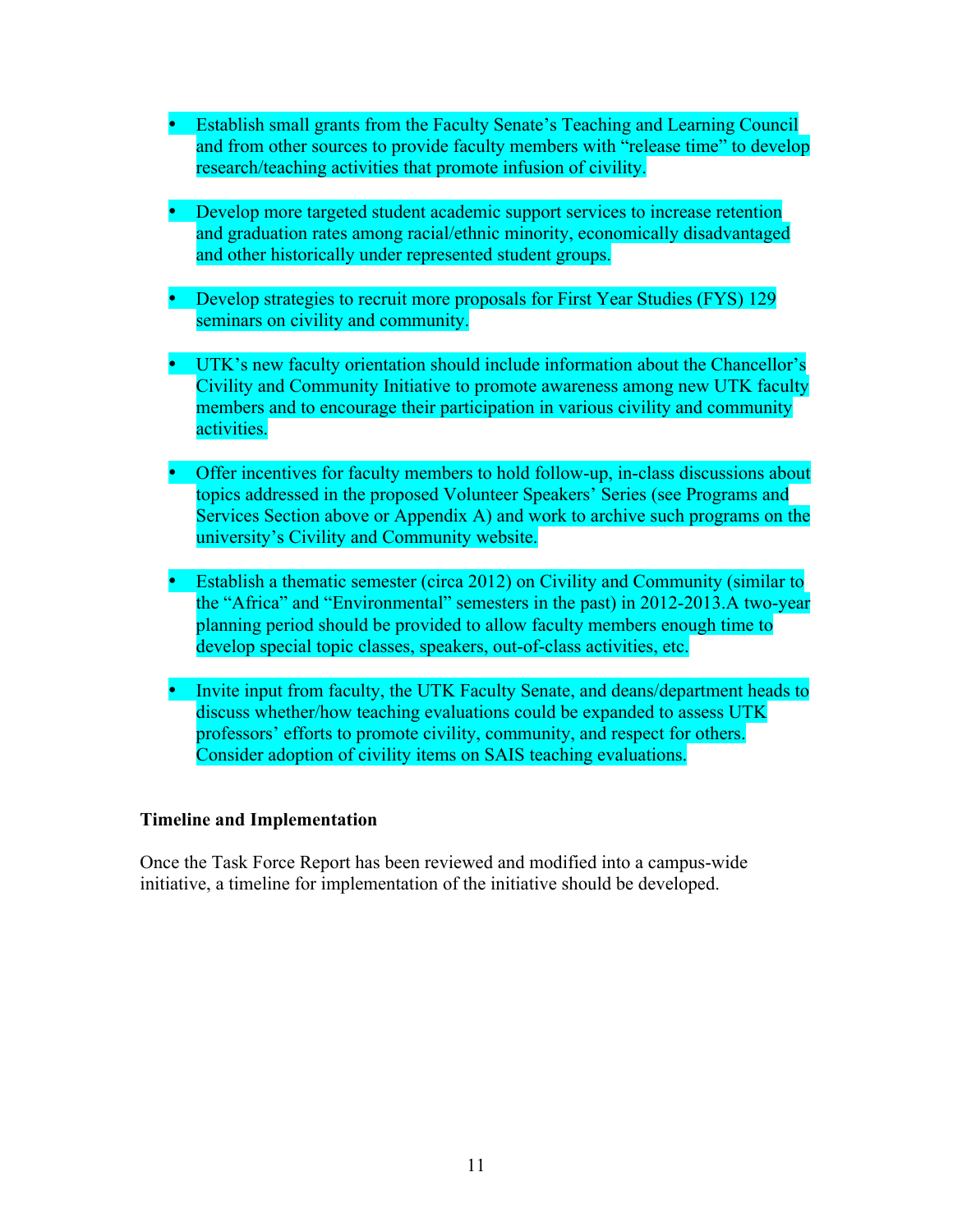#### **REFERENCES**

- Astin, A. W. (1984). Student involvement: A developmental theory for higher education. *Journal of College Student Personnel, 25*, 297-308.
- Boyer, E. (1990). *Campus Life: In search of community*. Princeton, NJ: The Carnegie Foundation for the Advancement of Teaching.
- Inkelas, K. K., Johnson, D., Lee, Z., Daver, Z., Longerbeam, S. D., Vogt, K., et al. (2006). The role of living-learning programs in students' perceptions of intellectual growth at three large universities. *NASPA Journal, 43*(1), 115-143.
- Strayhorn, T. L. (2008). The role of supportive relationships in facilitating African American males' success in college. *NASPA Journal, 45*(1), 26-48.
- Zuniga, X., Naagda, B. A., & Sevig, T. D. (2002). Intergroup dialogues: An educational model for cultivating engagement across differences. *Equity & Excellence in Education, 35*(10), 7-17.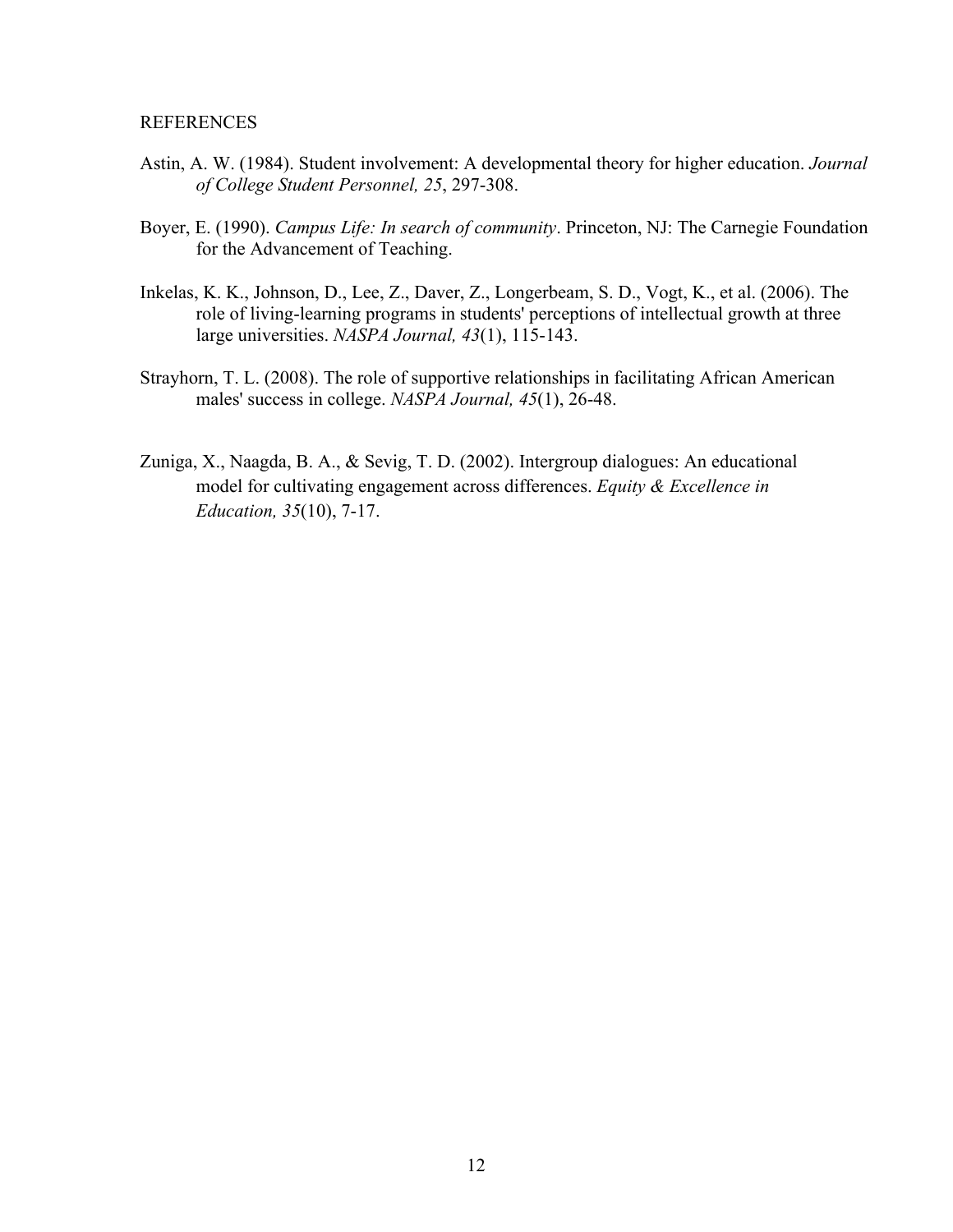# **Appendix A**

#### **Volunteer Speakers Series (Possible Speakers)**

| Month     | Topic                                             | Possible Speaker      |
|-----------|---------------------------------------------------|-----------------------|
| August    | Campus Civility included in Torch<br>Night Speech | Dr. Jimmy Cheek       |
| September | Definition of a UT Student                        | Dr. Maxine Davis      |
|           |                                                   |                       |
| October   | Minorities on Campus                              | Dr. Terrell Strayhorn |
| November  | Celebrate Your Heritage                           | <b>Bruce Pearl</b>    |
| February  | Men of Character                                  | Derek Dooley          |
| March     | <b>Responsibility for Conduct</b>                 | Dr. Tim Rogers        |
| April     | Women of Character                                | Pat Summitt           |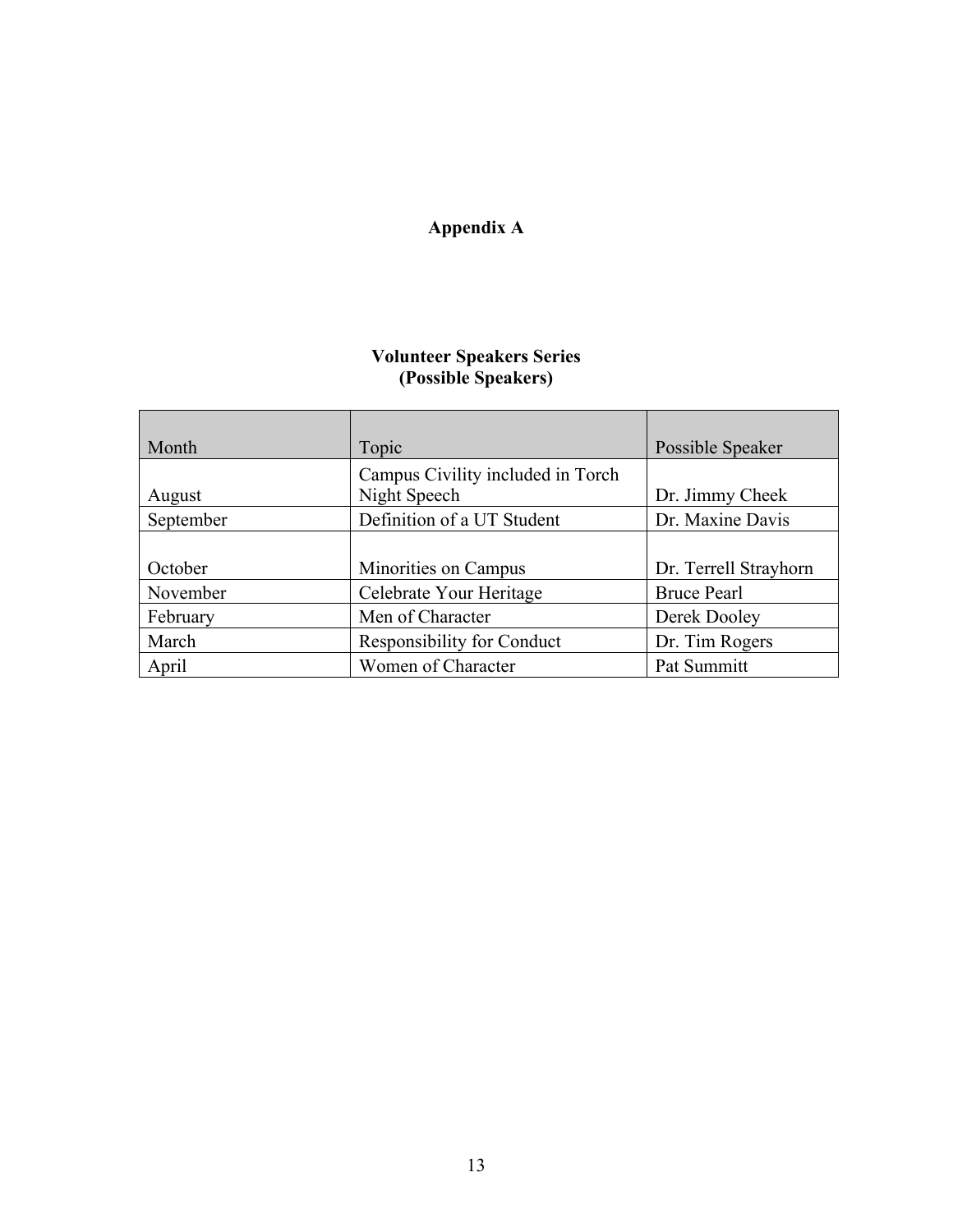# **Appendix B**

- **A) What Other Universities/Peer Universities Are Doing Including Civility and Community Best Practices**
- **B) Useful Principles of Community and/or Civility from Other Universities**
- **C) Additional Material for Possible Inclusion on a UTK Civility and Community Web Page**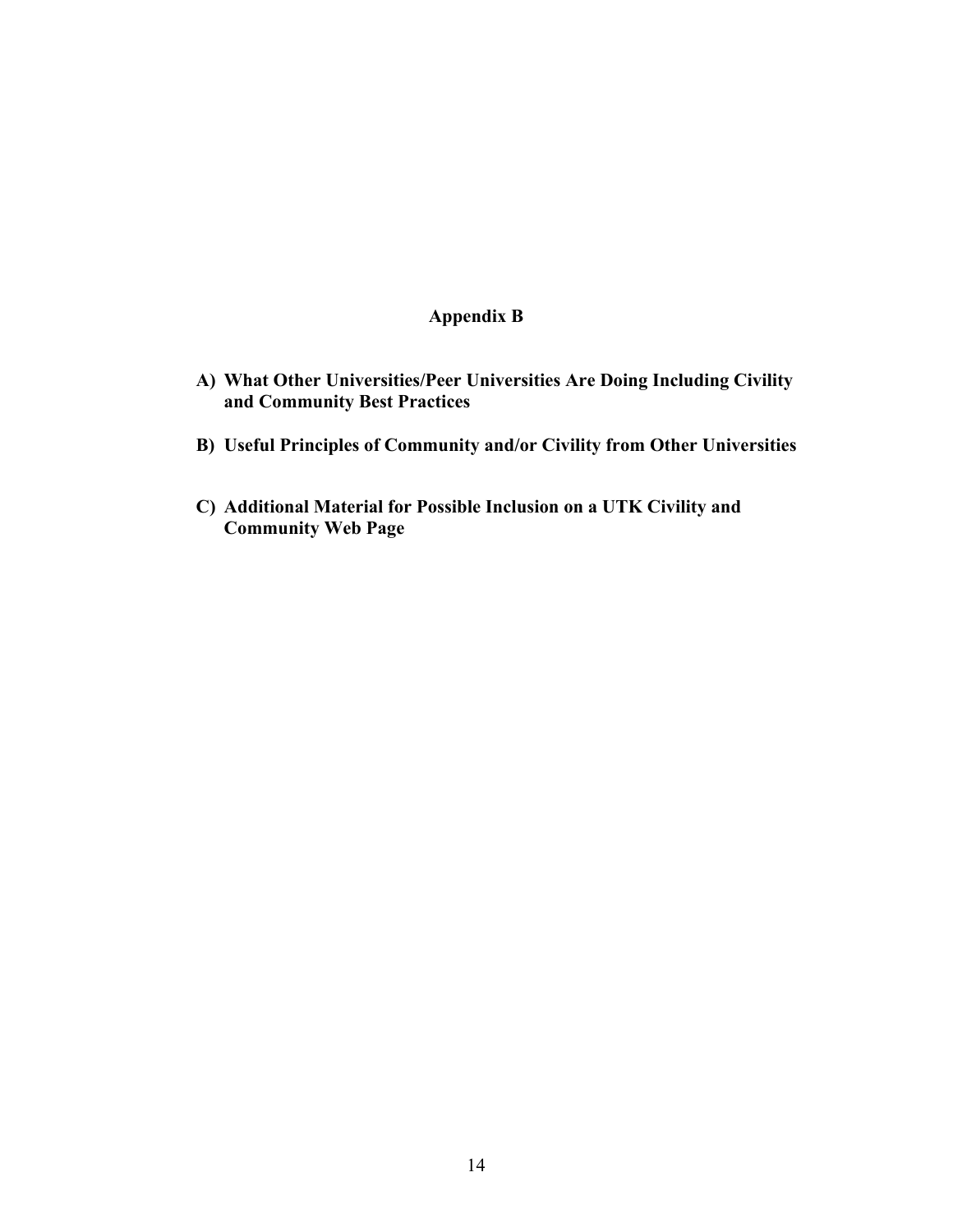### A. **What Other Universities/Peer Universities Are Doing Including Civility and Community Best Practices**

A survey of UTK's twenty-nine (29) peer and aspirational peer institutions shows that, while it is common to have anti-harassment policies as well as behavior guides for students (in the context of residence living and/or the classroom), few of these universities have codified principles of community and/or civility for the entire university community. Only five (5) peer/aspirational peer universities<sup>2</sup> were found to have established Principles of Community (Kansas State University, University of California at Berkeley, University of California at Davis, Vanderbilt University,<sup>3</sup> and Virginia Tech University). A few other (non-UTK peer) institutions also have formalized Principles of Community, including Pennsylvania State University,<sup>4</sup> University of California at Los Angeles, University of California at Riverside, University of California at San Diego, University of Maryland University College,<sup>5</sup> and University of Southern California.

The existing Principles of Community are typically succinct documents that outline the values, beliefs, and commitments of the campus, and provide guidelines for the expected personal and collective behaviors of campus members. Most of the documents recognize the dignity and value of each individual, and encourage mutual respect and open dialogue, while also recognizing the commitment to free speech and expression. Most of the documents also emphasize the importance of diversity and civility. An appendix to this document includes eleven (11) existing codes as illustrations of best practices in the development of Principles of Civility and Community. We respect the formulations of other universities which have addressed civility and community, and are neither rejecting nor adopting them through this report except as expressly stated herein. We believe the spirit and sense of those principles provide good guidance for UTK, and that just as other universities have adopted their principles in response to the needs of their campuses, UTK's policies regarding civility and community will continue to evolve to meet the needs of the UTK campus and community.

One challenge in developing Principles of Civility and Community is drafting policies that do not infringe upon First Amendment rights to free speech and expression. The Foundation for Individual Rights in Education (FIRE) is an organization that rates the speech codes of most U.S. public and private universities, giving "red light," "yellow light" and "green light" designations as a reflection of the extent to which FIRE believes that the campus' policies infringe on free speech. According to their website, $6$  this organization believes that typical campus policies on tolerance, respect, and civility "too often elevate a supposed right to be free from indignity of any type above the right to free expression." Thus, they rate all schools that we found with existing Principles of Community as "red light" or "yellow light" organizations, whose policies FIRE believes

<sup>&</sup>lt;sup>2</sup> Peer universities are universities UTK considers to be its "equals." Aspirational peers are universities with which UTK aspires to be "equal."

 $3$  Vanderbilt's code is called the "Community Creed."  $4$  Penn State's code is simply called "Principles."

 $\frac{1}{2}$  University of Maryland University College's code is called the "Code of Civility."

 $6$  http://www.thefire.org/spotlight/about/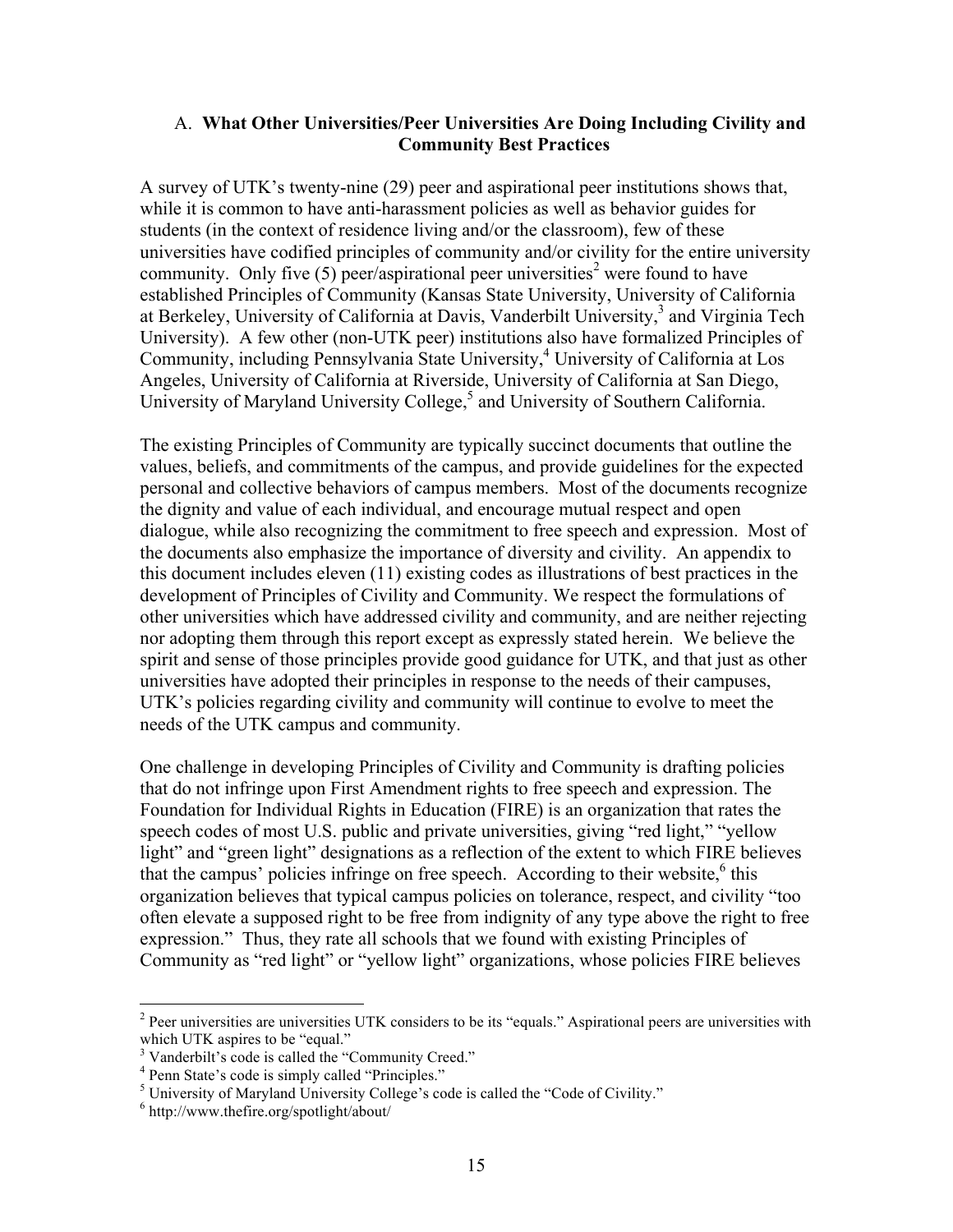infringe on First Amendment rights. In fact, the vast majority of all universities receive a red or yellow light by FIRE with respect to their speech codes. Interestingly, only about twelve (12) universities receive a green light, including the University of Tennessee at Knoxville.<sup>7</sup> The data in this report are provided for informational purposes; the extent to which they affect the drafting of UTK's policies for civility and community is up to the Chancellor and the Task Force.

Table 1 catalogs our findings, listing the FIRE free speech rating and whether or not existing Principles of Community (or similar codes) were found. If such a document is found, the website of that document is provided.

| <b>University (UTK Peer</b> | <b>FIRE</b>   | <b>Campus-Wide Principles</b>                 |
|-----------------------------|---------------|-----------------------------------------------|
| or Aspirational Peer)       | <b>Rating</b> | of Community and/or Civility                  |
| Auburn U                    | Red           | None found                                    |
| Georgia Inst of Tech        | Red           | None found                                    |
| Kansas State U              | Red           | http://www.k-state.edu/welcome/community.html |
| Louisiana State U,          | Red           | None found                                    |
| <b>Baton Rouge</b>          |               |                                               |
| Mississippi State U         | Red           | None found                                    |
| North Carolina State U      | Yellow        | None found                                    |
| Ohio State U                | Red           | None found                                    |
| Oklahoma State U            | Yellow        | None found                                    |
| Purdue U                    | Red           | None found                                    |
| Texas A&M U at C            | Red           | None found                                    |
| Station                     |               |                                               |
| U of Alabama,               | Red           | None found                                    |
| Tuscaloosa                  |               |                                               |
| U of Arkansas,              | Red           | None found                                    |
| Fayetteville                |               |                                               |
| U of California,            | Yellow        | http://berkeley.edu/about/principles.shtml    |
| <b>Berkeley</b>             |               |                                               |
| U of California, Davis      | Red           | http://principles.ucdavis.edu/                |
| U of Colorado at            | Unrated       | None found                                    |
| Denver                      |               |                                               |
| U of Colorado,              | Yellow        | None found                                    |
| Boulder                     |               |                                               |
| U of Florida                | Red           | None found                                    |
| U of Georgia                | Red           | None found                                    |
| U of Kentucky               | Yellow        | None found                                    |
| U of Maryland at C          | Yellow        | None found                                    |
| Park                        |               |                                               |

**Table 1. UTK Peer/Aspirational Peer Institutions, FIRE (free speech) ratings, and links to existing campus-wide Principles of Community and/or Civility**

 $<sup>7</sup>$  One other peer university also receives a green light – University of Nebraska at Lincoln.</sup>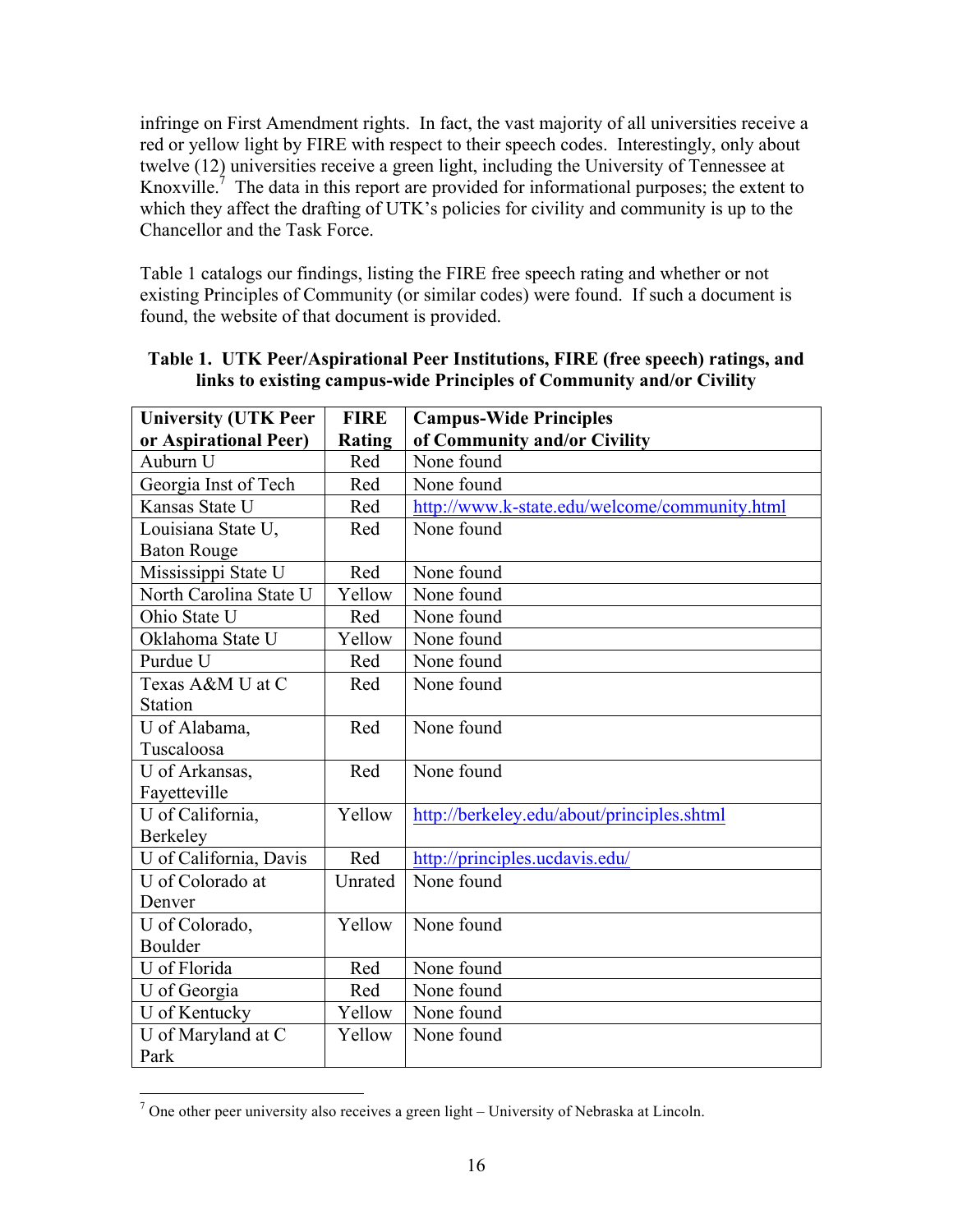| U of Mississippi       | Red    | None found                                          |
|------------------------|--------|-----------------------------------------------------|
| U of Nebraska at       | Green  | None found                                          |
| Lincoln                |        |                                                     |
| U of North Carolina at | Yellow | None found                                          |
| Chapel Hill            |        |                                                     |
| U of Oklahoma at       | Yellow | None found                                          |
| Norman                 |        |                                                     |
| U of South Carolina at | Red    | None found                                          |
| Columbia               |        |                                                     |
| U of Texas at Austin   | Red    | None found                                          |
| U of Virginia          | Red    | None found                                          |
| Vanderbilt U           | Red    | http://www.vanderbilt.edu/deanofstudents/creed.html |
| Virginia Tech          | Yellow | http://www.vt.edu/diversity/poc-doc.pdf             |
| U of Tennessee at      | Green  | None                                                |
| Knoxville              |        |                                                     |

Table 2 lists the FIRE free speech ratings and web sites of existing campus-wide Principles of Community for some non-UTK-peer institutions.

|                          | Table 2. Other institutions with existing Principles of Community and/or Civility, |  |
|--------------------------|------------------------------------------------------------------------------------|--|
| along with FIRE ratings. |                                                                                    |  |

| University           | <b>FIRE</b> | <b>Campus-Wide Principles</b>                            |
|----------------------|-------------|----------------------------------------------------------|
|                      | Rating      | of Community and/or Civility                             |
| Penn State U         | Yellow      | http://www.psu.edu/ur/principles.html                    |
| U of California, Los | Yellow      | http://www.diversity.ucla.edu/strategicplan/docs/Princip |
| Angeles              |             | les of Community.pdf                                     |
| U of California,     | Red         | http://chancellor.ucr.edu/documents/community.pdf        |
| Riverside            |             |                                                          |
| U of California, San | Red         | http://www.ucsd.edu/explore/about/principles.html        |
| Diego                |             |                                                          |
| U of Maryland        | Unrated     | http://www.umuc.edu/studserv/civility.shtml              |
| University College   |             |                                                          |
| U of Southern        | Red         | http://web-app.usc.edu/scampus/principles-of-            |
| California           |             | community/                                               |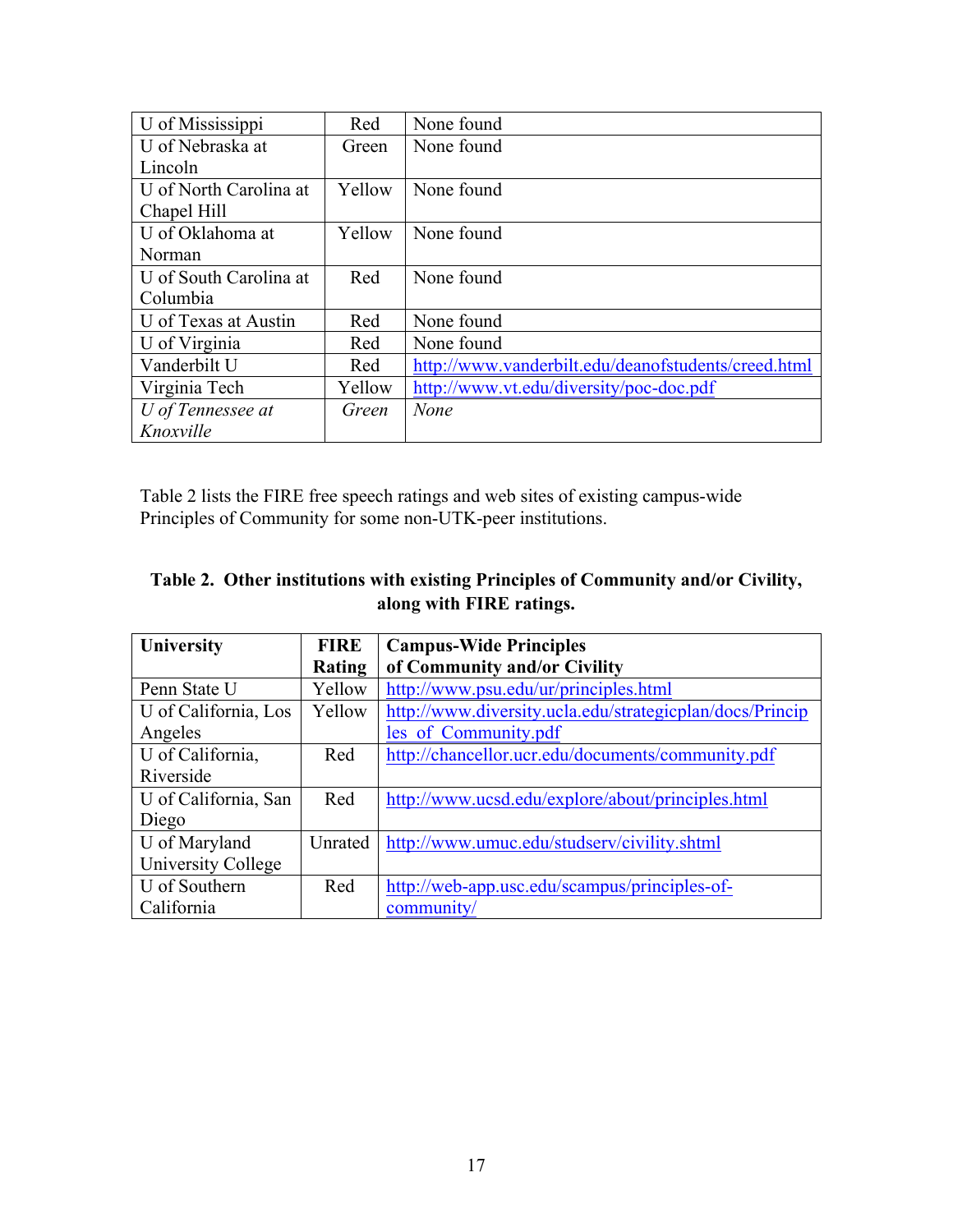# **B. Useful Principles of Community and/or Civility from Other Universities**

# **Kansas State University – Principles of Community**

#### http://www.k-state.edu/welcome/community.html

Kansas State University is a land-grant, public research university, committed to teaching and learning, research, and service to the people of Kansas, the nation, and the world. Our collective mission is best accomplished when every member of the university community acknowledges and practices the following principles:

We affirm the inherent dignity and value of every person and strive to maintain an atmosphere of justice based on respect for each other.

We affirm the right of each person to freely express thoughts and opinions in a spirit of civility and decency. We believe that diversity of views enriches our learning environment and we promote open expression within a climate of courtesy, sensitivity, and mutual respect.

We affirm the value of human diversity for community. We confront and reject all forms of prejudice and discrimination, including those based on race, ethnicity, gender, age, disability, sexual orientation, religious or political beliefs, economic status, or any other differences that have led to misunderstandings, hostility, and injustice.

We acknowledge that we are a part of the larger Kansas community and that we have an obligation to be engaged in a positive way with our civic partners.

We recognize our individual obligations to the university community and to the principles that sustain it. We will each strive to contribute to a positive spirit that affirms learning and growth for all members of the community.

# **Penn State University – Penn State Principles**

#### http://www.psu.edu/ur/principles.html

The Pennsylvania State University is a community dedicated to personal and academic excellence. The Penn State Principles were developed to embody the values that we hope our students, faculty, staff, administration, and alumni possess. At the same time, the University is strongly committed to freedom of expression. Consequently, these Principles do not constitute University policy and are not intended to interfere in any way with an individual's academic or personal freedoms. We hope, however, that individuals will voluntarily endorse these common principles, thereby contributing to the traditions and scholarly heritage left by those who preceded them, and will thus leave Penn State a better place for those who follow.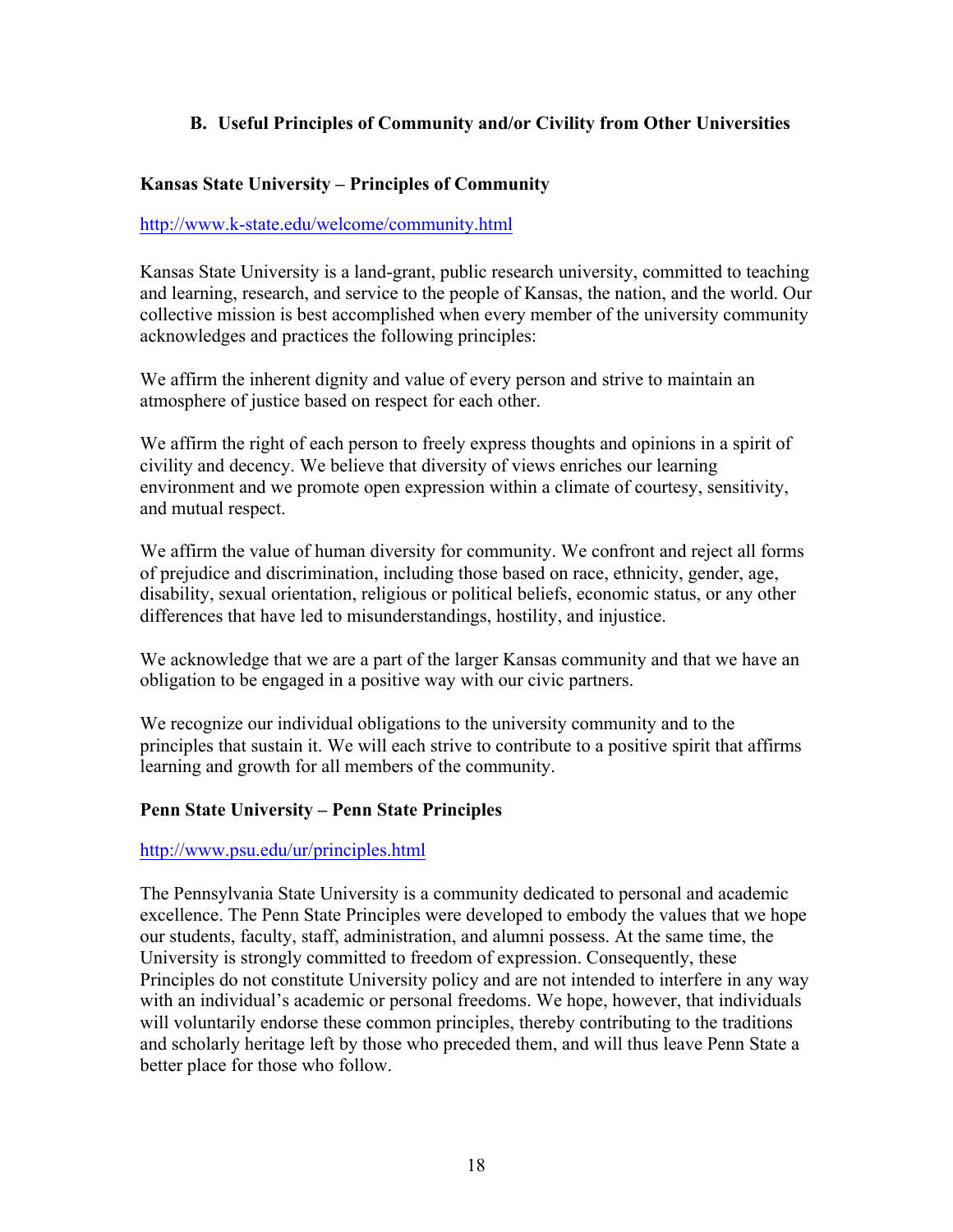## **I will respect the dignity of all individuals within the Penn State community.**

The University is committed to creating and maintaining an educational environment that respects the right of all individuals to participate fully in the community. Actions motivated by hate, prejudice, or intolerance violate this principle. I will not engage in any behaviors that compromise or demean the dignity of individuals or groups, including intimidation, stalking, harassment, discrimination, taunting, ridiculing, insulting, or acts of violence. I will demonstrate respect for others by striving to learn from differences between people, ideas, and opinions and by avoiding behaviors that inhibit the ability of other community members to feel safe or welcome as they pursue their academic goals.

# **I will practice academic integrity.**

Academic integrity is a basic guiding principle for all academic activity at Penn State University, allowing the pursuit of scholarly activity in an open, honest, and responsible manner. In accordance with the University Code of Conduct, I will practice integrity in regard to all academic assignments. I will not engage in or tolerate acts of falsification, misrepresentation or deception because such acts of dishonesty violate the fundamental ethical principles of the University community and compromise the worth of work completed by others.

## **I will demonstrate social and personal responsibility.**

The University is a community that promotes learning; any behaviors that are inconsistent with that goal are unacceptable. Irresponsible behaviors, including alcohol or drug abuse and the use of violence against people or property, undermine the educational climate by threatening the physical and mental health of members of the community. I will exercise personal responsibility for my actions and I will make sure that my actions do not interfere with the academic and social environment of the University. I will maintain a high standard of behavior by adhering to the Code of Conduct and respecting the rights of others.

## **I will be responsible for my own academic progress and agree to comply with all University policies.**

The University allows students to identify and achieve their academic goals by providing the information needed to plan the chosen program of study and the necessary educational opportunities, but students assume final responsibility for course scheduling, program planning, and the successful completion of graduation requirements. I will be responsible for seeking the academic and career information needed to meet my educational goals by becoming knowledgeable about the relevant policies, procedures, and rules of the University and academic program, by consulting and meeting with my adviser, and by successfully completing all of the requirements for graduation.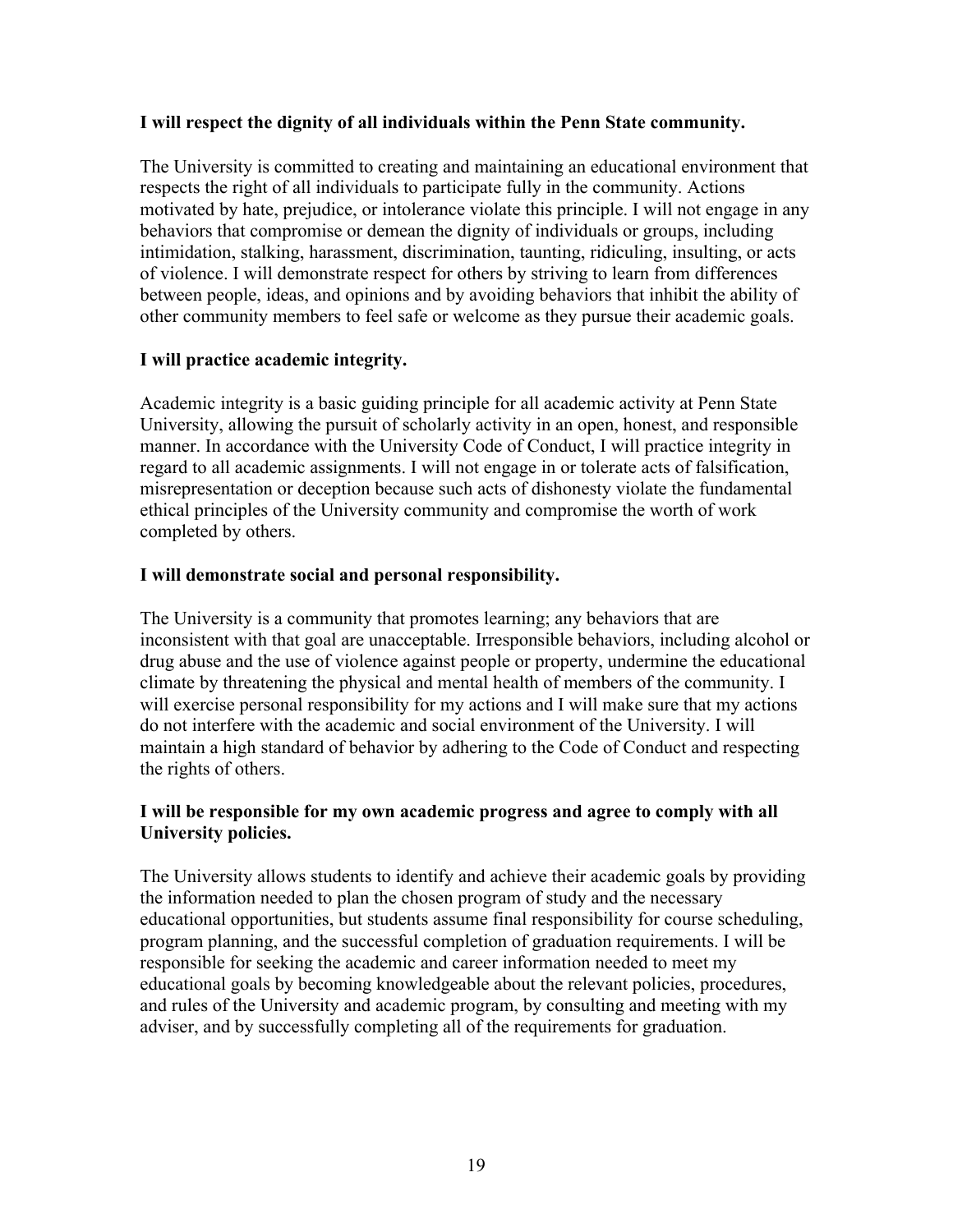# **University of California, Berkeley – Principles of Community**

#### http://students.berkeley.edu/uga/respect.stm

# RESPECT AND CIVILITY IN THE CAMPUS COMMUNITY

The University of California at Berkeley is a public institution of higher education committed to excellence in teaching, research, and public service. Our student body represents the diversity of our state, and will provide its future leaders. Together, the students, faculty, and staff form our campus community, which reflects a variety of backgrounds and cultures. The quality of life on and about the campus is best served by courteous and dignified interaction between all individuals, regardless of sex, ethnic or religious background, sexual orientation, or disability.

Therefore, the administration of this University publicly declares its expectation that all members of the campus community will work to develop and maintain a high degree of respect and civility for the wealth of diversity in which we are all fortunate to live and work together. This civility and respect for diversity ought to flourish in an atmosphere of academic freedom that is considerate and tolerant of the ideas of others. The administration of this University expects you to consult the student conduct code for specific regulations regarding respect and civility.

#### PRINCIPLES OF COMMUNITY

#### http://berkeley.edu/about/principles.shtml

These principles of community for the University of California, Berkeley, are rooted in our mission of teaching, research and public service. They reflect our passion for critical inquiry, debate, discovery and innovation, and our deep commitment to contributing to a better world. Every member of the UC Berkeley community has a role in sustaining a safe, caring and humane environment in which these values can thrive.

- We place honesty and integrity in our teaching, learning, research and administration at the highest level.
- We recognize the intrinsic relationship between diversity and excellence in all our endeavors.
- We affirm the dignity of all individuals and strive to uphold a just community in which discrimination and hate are not tolerated.
- We are committed to ensuring freedom of expression and dialogue that elicits the full spectrum of views held by our varied communities.
- We respect the differences as well as the commonalities that bring us together and call for civility and respect in our personal interactions.
- We believe that active participation and leadership in addressing the most pressing issues facing our local and global communities are central to our educational mission.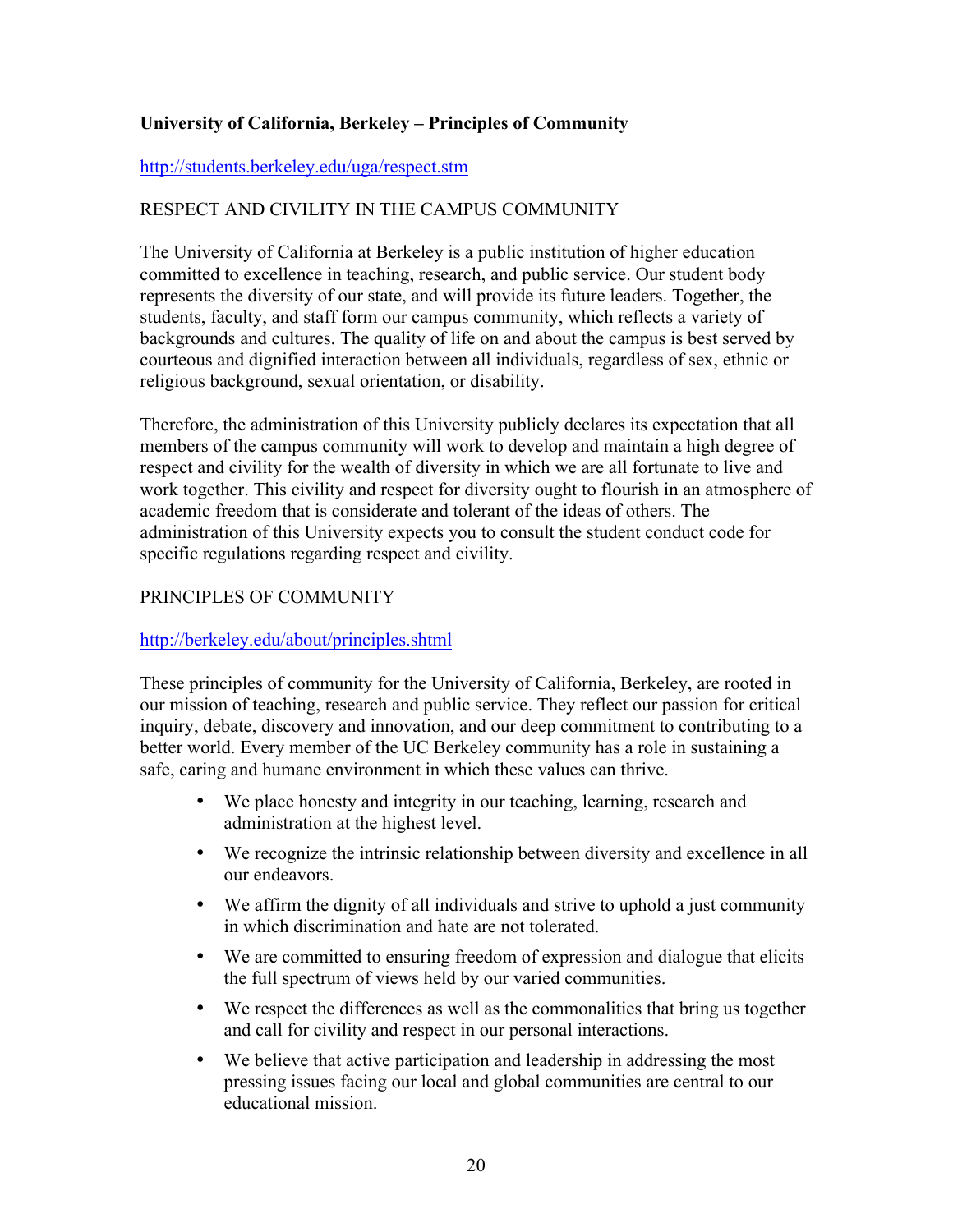• We embrace open and equitable access to opportunities for learning and development as our obligation and goal.

# **University of California, Davis – Principles of Community**

## http://principles.ucdavis.edu/

The University of California, Davis, is first and foremost an institution of **learning** and teaching, committed to **serving** the needs of society. Our campus community reflects and is a part of a society comprising all races, creeds and social circumstances. The successful conduct of the university's affairs requires that every member of the university community acknowledge and practice the following basic principles:

We affirm the **inherent dignity** in all of us, and we strive to maintain a **climate of justice** marked by respect for each other. We acknowledge that our society carries within it historical and deep-rooted misunderstandings and biases, and therefore we will endeavor to foster **mutual understanding** among the many parts of our whole.

We affirm the right of freedom of expression within our community and affirm our commitment to the highest standards of **civility** and decency towards all. We recognize the right of every individual to think and speak as dictated by personal belief, to **express** any idea, and to disagree with or counter another's point of view, limited only by university regulations governing time, place and manner. We promote open expression of our individuality and our diversity within the bounds of **courtesy**, **sensitivity** and **respect**.

We confront and reject all manifestations of discrimination, including those based on race, ethnicity, gender, age, disability, sexual orientation, religious or political beliefs, status within or outside the university, or any of the other differences among people which have been excuses for misunderstanding, dissension or hatred. We recognize and **cherish** the richness contributed to our lives by our diversity. We take **pride** in our various achievements, and we **celebrate** our differences.

We recognize that each of us has an obligation to the community of which we have chosen to be a part. We will strive to build a true community of **spirit** and purpose based on **mutual respect** and caring.

# **University of California, Los Angeles – Principles of Community**

#### http://www.diversity.ucla.edu/strategicplan/docs/Principles\_of\_Community.pdf

The University of California, Los Angeles (UCLA) is an institution that is firmly rooted in its land-grant mission of teaching, research, and public service. The campus community is committed to discovery and innovation, creative and collaborative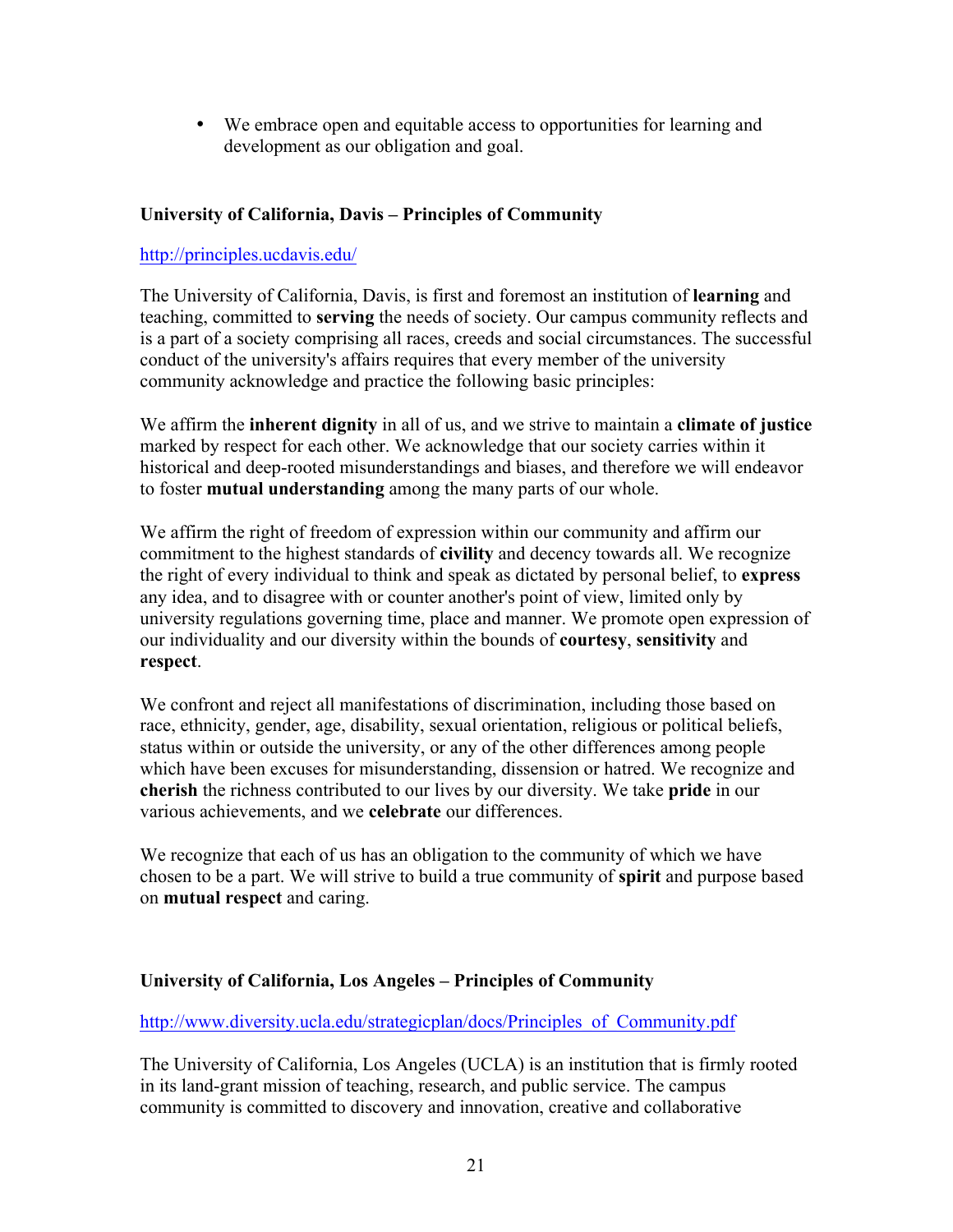achievements, debate and critical inquiry, in an open and inclusive environment that nurtures the growth and development of all faculty, students, administration and staff. These Principles of Community are vital for ensuring a welcoming and inclusive environment for all members of the campus community and for serving as a guide for our personal and collective behavior.

- We believe that diversity is critical to maintaining excellence in all of our endeavors.
- We seek to foster open-mindedness, understanding, compassion and inclusiveness among individuals and groups.
- We are committed to ensuring freedom of expression and dialogue, in a respectful and civil manner, on the spectrum of views held by our varied and diverse campus communities.
- We value differences as well as commonalities and promote respect in personal interactions.
- We affirm our responsibility for creating and fostering a respectful, cooperative, equitable and civil campus environment for our diverse campus communities.
- We strive to build a community of learning and fairness marked by mutual respect.
- We acknowledge that modern societies carry historical and divisive biases based on race, ethnicity, gender, age, disability, sexual orientation, and religion, and we seek to promote awareness and understanding through education and research and to mediate and resolve conflicts that arise from these biases in our communities.
- We do not tolerate acts of discrimination, harassment, profiling or other harm to individuals on the basis of expression of race, color, ethnicity, gender, age, disability, religious beliefs, political preference, sexual orientation, gender identity, citizenship, or national origin among other personal characteristics. Such acts are in violation of UCLA's Principles of Community and subject to sanctions according to campus policies governing the conduct of students, staff and faculty.

The "Principles of Community" statement was developed by the Chancellor's Advisory Group on Diversity, a committee chaired by the Chancellor and representing the administration, graduate-undergraduate students, staff, and the Academic Senate leadership. The intent of this statement is to affirm the unique value of each member of the UCLA community. This statement was adopted by all constituencies.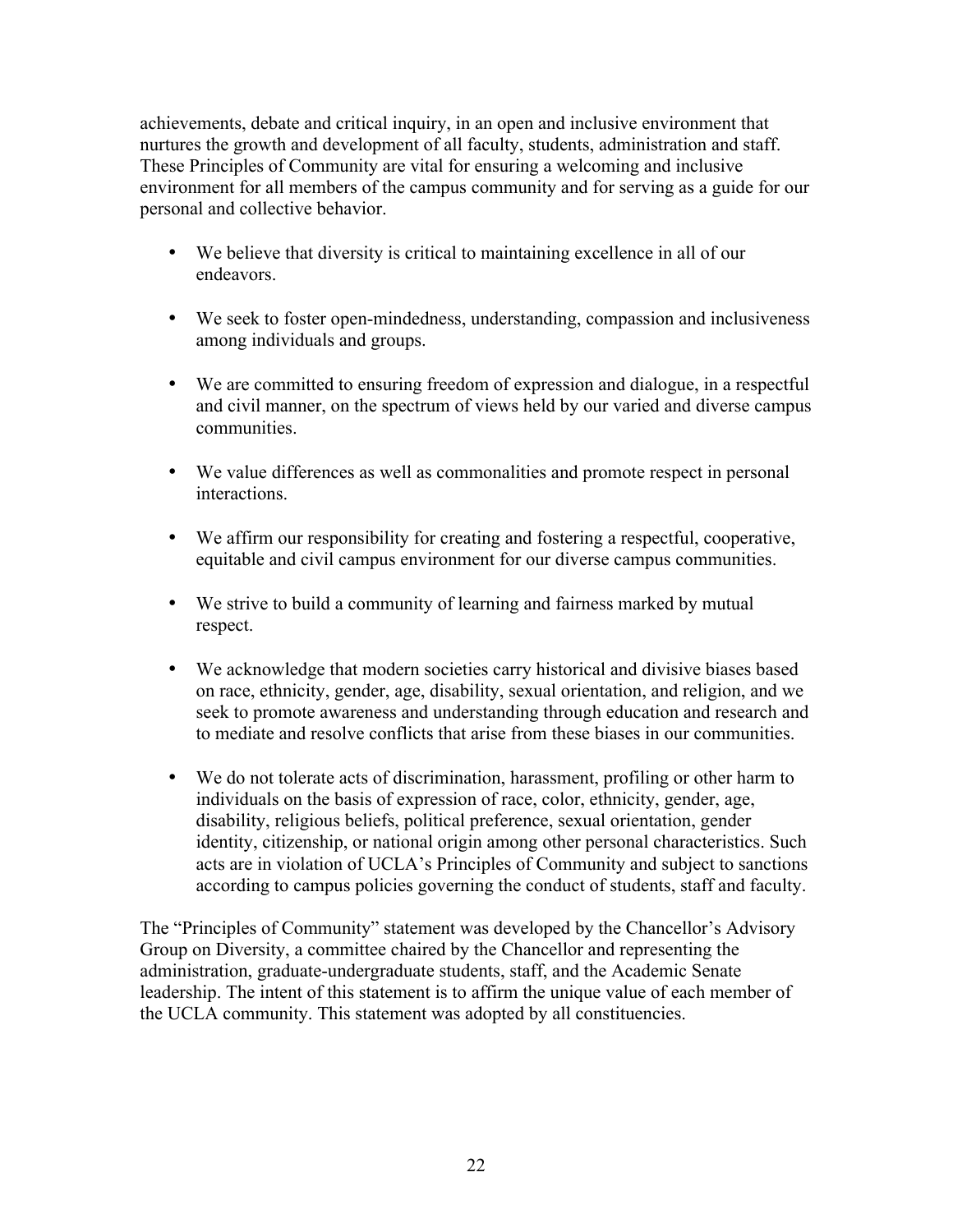# **University of California, Riverside – Principles of Community**

## http://chancellor.ucr.edu/documents/community.pdf

The University of California Riverside is committed to equitable treatment of all students, faculty, and staff. UCR's faculty, staff, and students are committed to creating an environment in which each person has the opportunity to grow and develop, and is recognized for his or her contribution.

There are three objectives that our campus must strive toward in order to achieve these goals.

- First, we must ensure that we have an environment that nurtures the intellectual and personal growth of our students, faculty and staff.
- Second, we must ensure that our campus sets an example of respect for all people.
- Third, we must ensure that our campus is a safe and welcoming environment for everyone.

We take pride in the diversity of the campus community and in ourselves by using the campus environment as a place, committed to academic integrity, where all members are encouraged to use their unique talents to enrich the daily life of the community in which they live, work, teach and learn. Respect for differences and civil discourse must become the hallmark of how we live and work together to build our community of learners at UCR.

We as members of the University of California Riverside affirm our responsibility and commitment to creating and fostering a respectful, cooperative, professional and courteous campus environment. Implicit in this mutual respect is the right of each of us to live, study, teach, and work free from harassment or denigration on the basis of race/ethnicity, age, religious or political preference, gender, transgender, sexual orientation, nation of origin, or physical abilities. Any violation of this right by verbal or written abuse, threats, harassment, intimidation, or violence against person or property will be considered a violation of the principles of community that are an integral part of the University of California's focus, goals and mission (and subject to sanction according to University policies and procedures).

We recognize that we will all need to continually work together to make our campus community a place where reason and mutual respect among individuals and groups prevail in all forms of expression and interaction.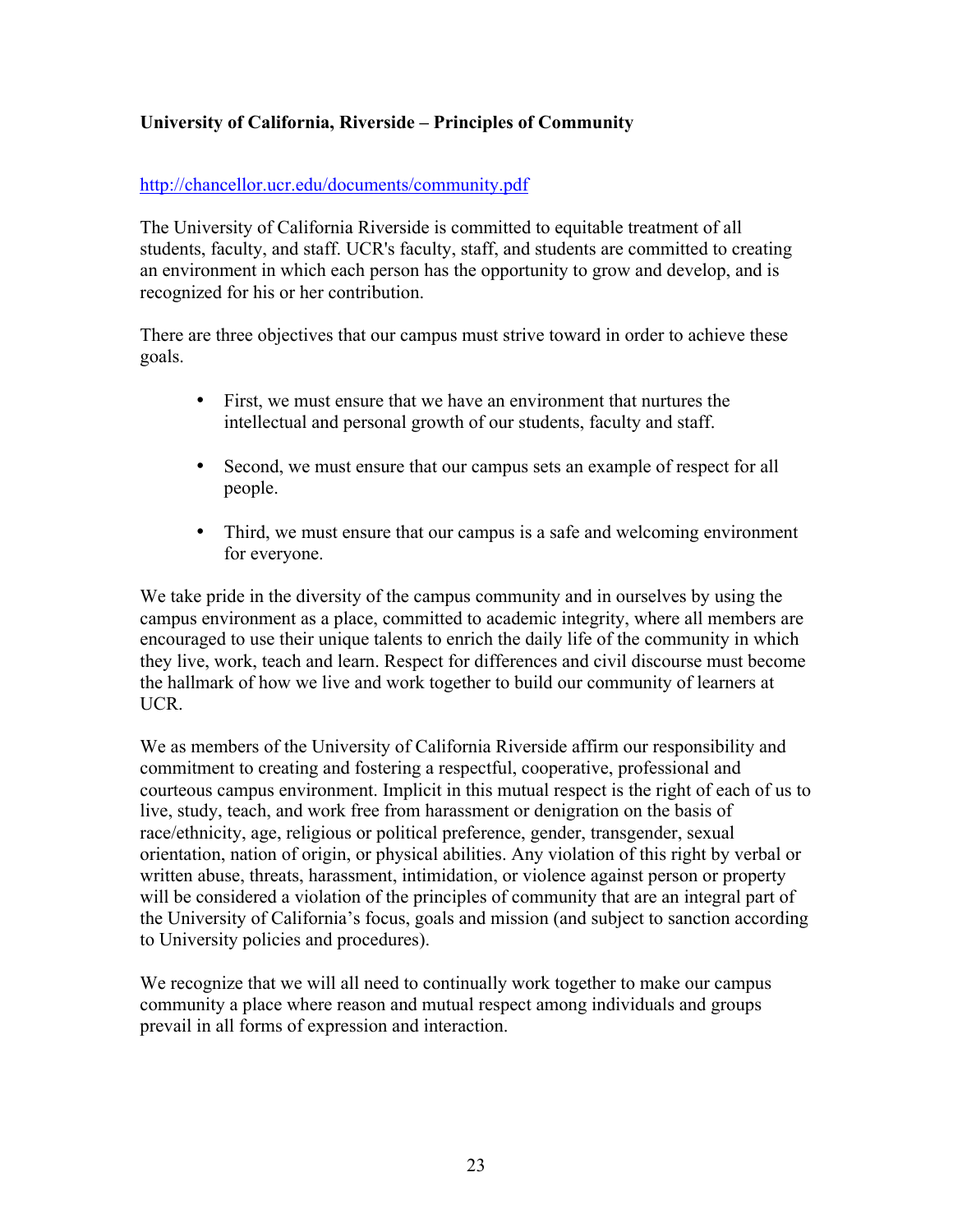# **University of California, San Diego – Principles of Community**

## http://www.ucsd.edu/explore/about/principles.html

The University of California, San Diego is dedicated to learning, teaching, and serving society through education, research, and public service. Our international reputation for excellence is due in large part to the cooperative and entrepreneurial nature of the UCSD community. UCSD faculty, staff, and students are encouraged to be creative and are rewarded for individual as well as collaborative achievements.

To foster the best possible working and learning environment, UCSD strives to maintain a climate of fairness, cooperation, and professionalism. These principles of community are vital to the success of the University and the well being of its constituents. UCSD faculty, staff, and students are expected to practice these basic principles as individuals and in groups.

- We value each member of the UCSD community for his or her individual and unique talents, and applaud all efforts to enhance the quality of campus life. We recognize that each individual's effort is vital to achieving the goals of the University.
- We affirm each individual's right to dignity and strive to maintain a climate of justice marked by mutual respect for each other.
- We value the cultural diversity of UCSD because it enriches our lives and the University. We celebrate this diversity and support respect for all cultures, by both individuals and the University as a whole.
- We are a university that adapts responsibly to cultural differences among the faculty, staff, students, and community.
- We acknowledge that our society carries historical and divisive biases based on race, ethnicity, gender, age, disability, sexual orientation, religion, and political beliefs. Therefore, we seek to foster understanding and tolerance among individuals and groups, and we promote awareness through education and constructive strategies for resolving conflict.
- We reject acts of discrimination based on race, ethnicity, gender, age, disability, sexual orientation, religion, and political beliefs, and, we will confront and appropriately respond to such acts.
- We affirm the right to freedom of expression at UCSD. We promote open expression of our individuality and our diversity within the bounds of courtesy, sensitivity, confidentiality, and respect.
- We are committed to the highest standards of civility and decency toward all. We are committed to promoting and supporting a community where all people can work and learn together in an atmosphere free of abusive or demeaning treatment.
- We are committed to the enforcement of policies that promote the fulfillment of these principles.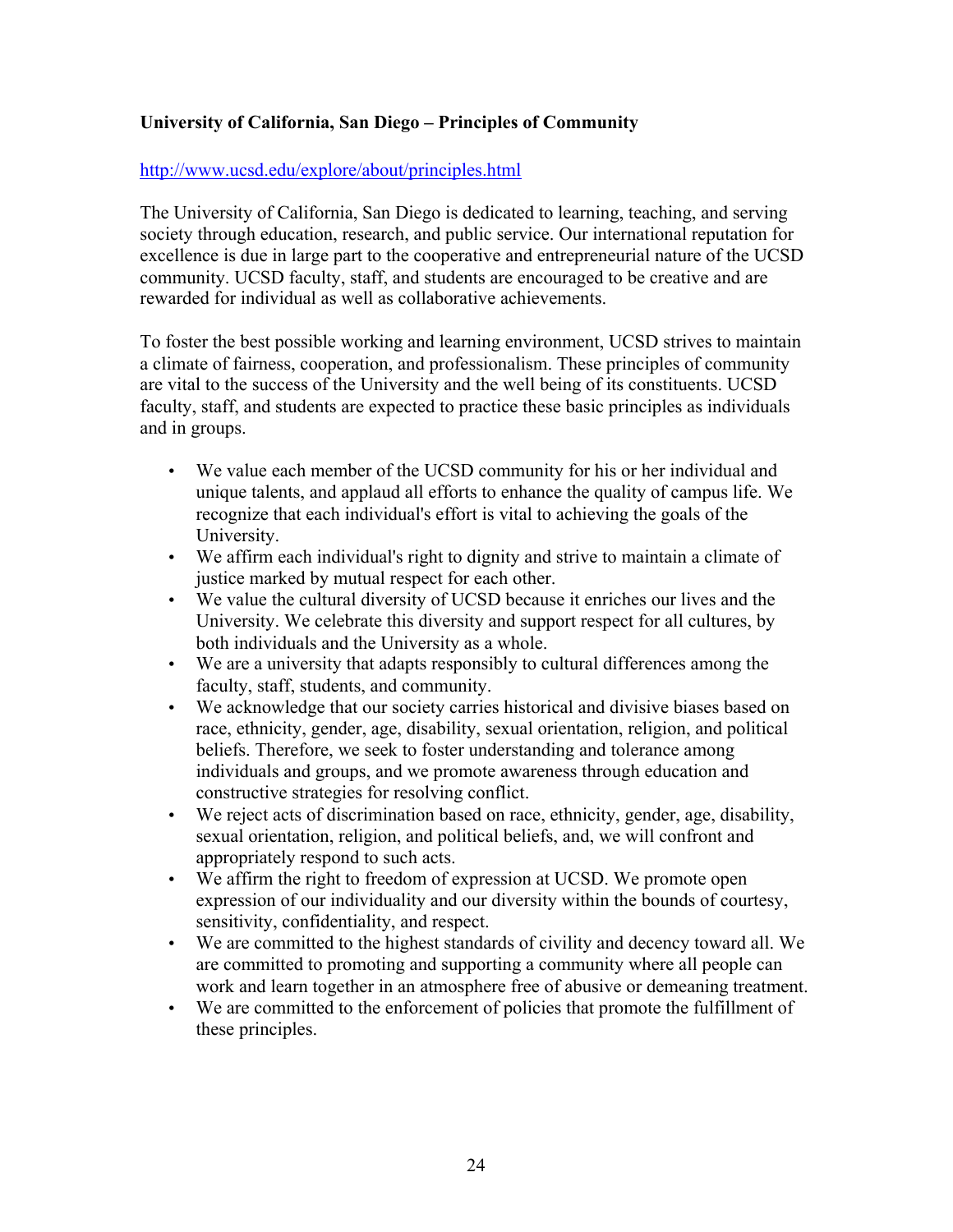We represent diverse races, creeds, cultures, and social affiliations coming together for the good of the University and those communities we serve. By working together as members of the UCSD community, we can enhance the excellence of our institution.

# **University of Maryland University College – Code of Civility**

http://www.umuc.edu/studserv/civility.shtml

## **Respect**

Treat all students, faculty, and staff with respect and in a professional and courteous manner at all times, whether in person or in written communication (including e-mail).

## **Kindness**

Refrain from using profanities, insults, or other disparaging remarks.

## **Truth**

Endeavor to cite only the truth and not knowingly misrepresent, mischaracterize, or misquote information received from others.

#### **Responsibility**

Take responsibility for your own actions instead of blaming others.

# **Cooperation**

Work together with other students, faculty, and staff in a spirit of cooperation toward our common goals of seeking and providing a quality education.

# **Privacy**

Strive to uphold the right to privacy and not talk about others.

#### **Nondiscrimination**

Respect the differences in people and their ideas and opinions and reject bigotry.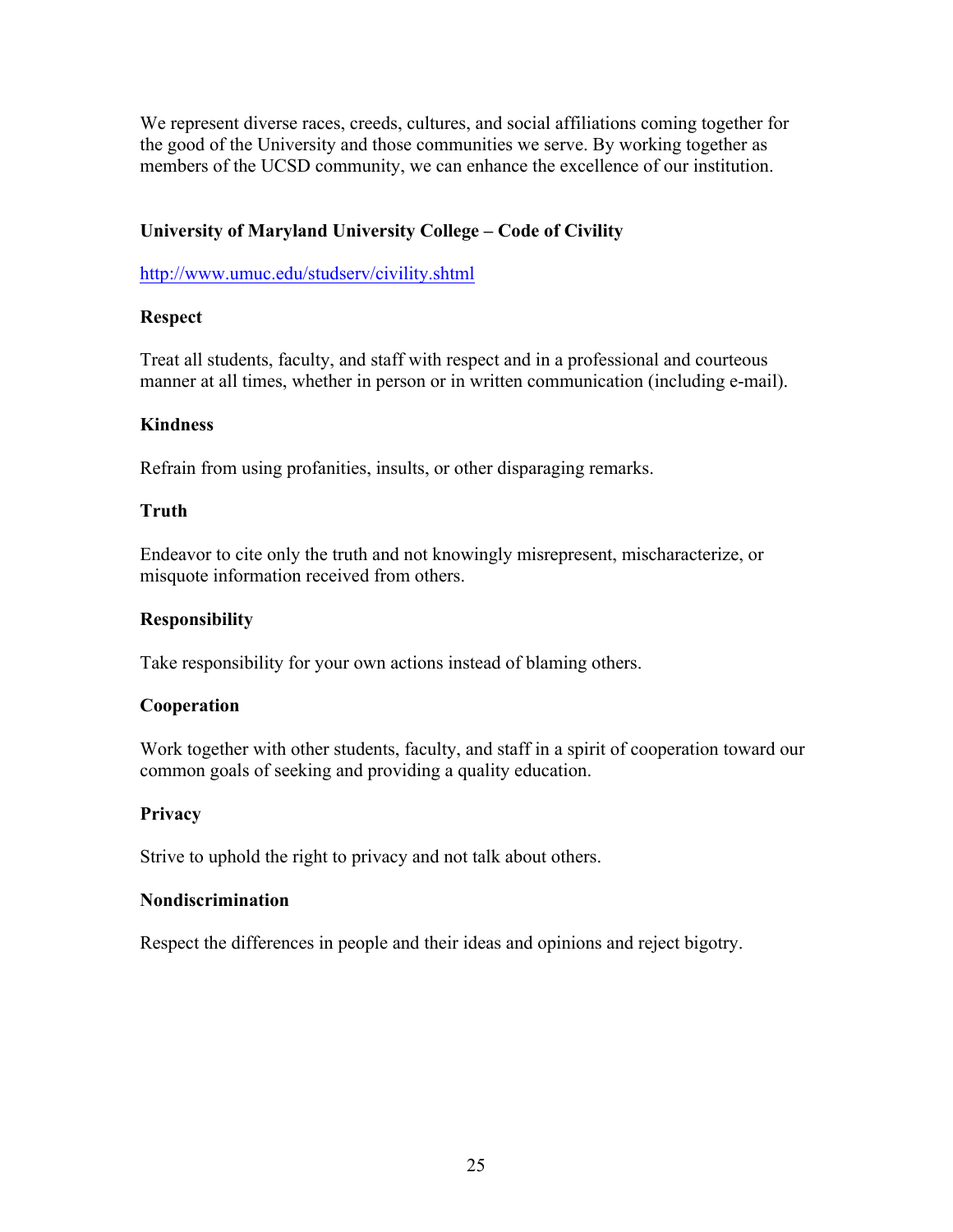## **University of Southern California – Principles of Community and Code of Ethics**

#### http://web-app.usc.edu/scampus/principles-of-community/

#### **Principles of Community**

The University of Southern California's Division of Student Affairs bears a central responsibility for providing students services and resources that will assist in all aspects of their development. We further seek to foster a scholarly community in which an individual's participation in academic dialogue will be considered on its merits — and not denigrated or disregarded based on personal characteristics or group identity. Consistent with this charge, the division has adopted the following statement of guiding principles.

USC is a multicultural community of scholars from diverse racial, ethnic and class backgrounds, national origins, religious and political beliefs, physical abilities and sexual orientations. This diversity enriches all of our activities and everyday interactions, and we strive to learn from each other in an atmosphere of positive engagement and mutual respect. As a scholarly community, we aspire to create an environment in which racism, sexism, ageism, xenophobia and homophobia do not go unchallenged.

All who work, live, study and teach in the USC community are here by choice. As part of that choice, we share a commitment to these principles as an integral part of USC's mission.

Code of Ethics of the University of Southern California

At the University of Southern California, ethical behavior is predicated on two main pillars: a commitment to discharging our obligations to others in a fair and honest manner, and a commitment to respecting the rights and dignity of all persons. As faculty, staff, students, and trustees, we each bear responsibility not only for the ethics of our own behavior, but also for building USC's stature as an ethical institution.

We recognize that the fundamental relationships upon which our university is based are those between individual students and individual professors; thus, such relationships are especially sacred and deserve special care that they not be prostituted or exploited for base motives or personal gain.

When we make promises as an institution, or as individuals who are authorized to speak on behalf of USC, we keep those promises, including especially the promises expressed and implied in our Role and Mission Statement. We try to do what is right even if no one is watching us or compelling us to do the right thing.

We promptly and openly identify and disclose conflicts of interest on the part of faculty, staff, students, trustees, and the institution as a whole, and we take appropriate steps to either eliminate such conflicts or insure that they do not compromise the integrity of the individuals involved or that of the university.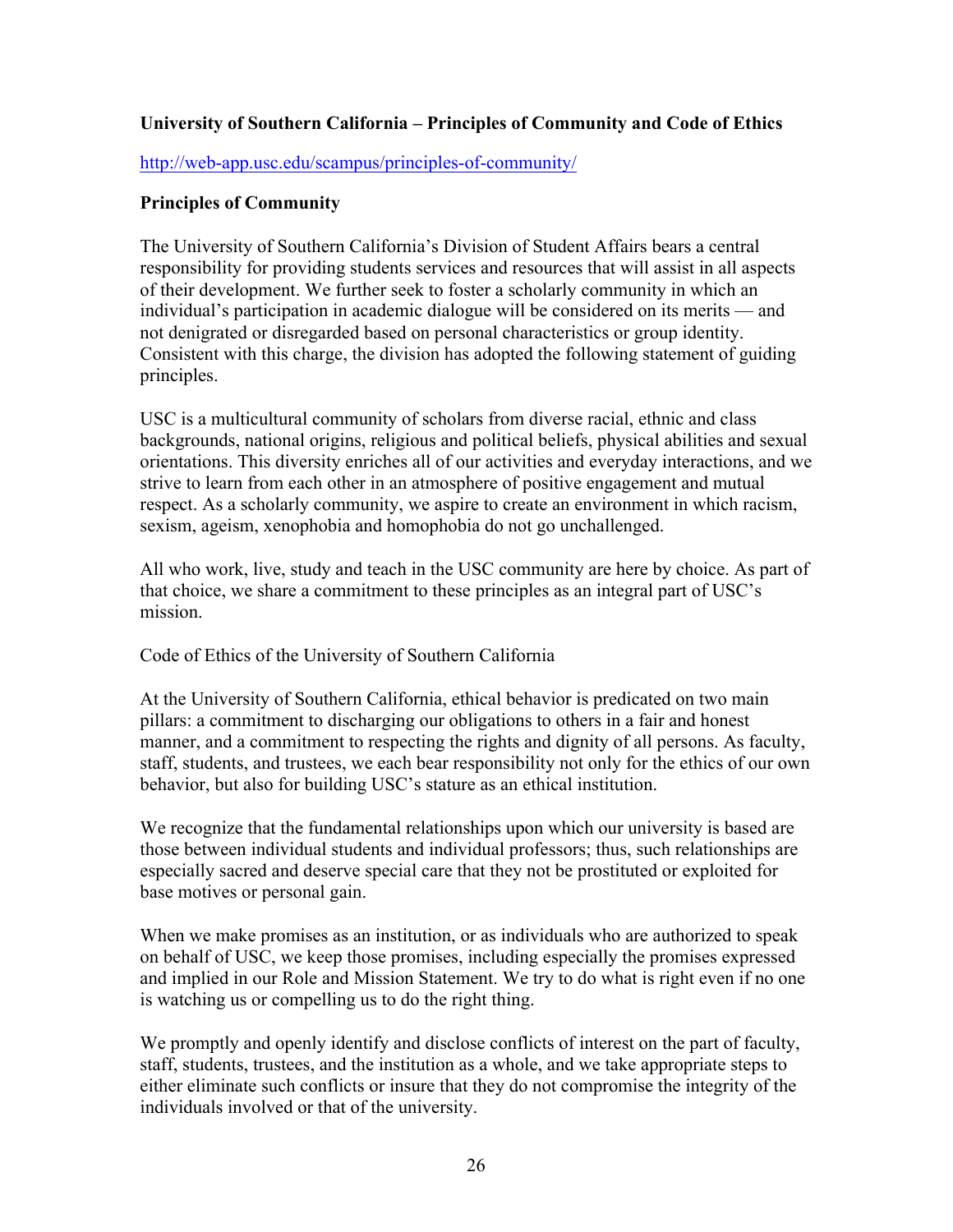We nurture an environment of mutual respect and tolerance. As members of the USC community, we treat everyone with respect and dignity, even when the values, beliefs, behavior, or background of a person or group is repugnant to us. This last is one of the bedrocks of ethical behavior at USC and the basis of civil discourse within our academic community. Because we are responsible not only for ourselves but also for others, we speak out against hatred and bigotry whenever and wherever we find them.

We do not harass, mistreat, belittle, harm, or take unfair advantage of anyone. We do not tolerate plagiarism, lying, deliberate misrepresentation, theft, scientific fraud, cheating, invidious discrimination, or ill use of our fellow human beings – whether such persons be volunteer subjects of scientific research, peers, patients, superiors, subordinates, students, professors, trustees, parents, alumni, donors, or members of the public.

We do not misappropriate the university's resources, or resources belonging to others which are entrusted to our care, nor do we permit any such misappropriation to go unchallenged.

We are careful to distinguish between legal behavior on the one hand and ethical behavior on the other, knowing that, while the two overlap in many areas, they are at bottom quite distinct from each other. While we follow legal requirements, we must never lose sight of ethical considerations.

Because of the special bonds that bind us together as members of the Trojan Family, we have a familial duty as well as a fiduciary duty to one another. Our faculty and staff are attentive to the well-being of students and others who are entrusted to our care or who are especially vulnerable, including patients, volunteer subjects of research, and the children in our day care and community outreach programs.

By respecting the rights and dignity of others, and by striving for fairness and honesty in our dealings with others, we create an ethical university of which we can all be proud, and which will serve as a bright beacon for all peoples in our day and in the centuries to come.

*Adopted by the Board of Trustees of the University of Southern California, March 28, 2004.*

# **Vanderbilt University – Community Creed**

http://www.vanderbilt.edu/deanofstudents/creed.html

Individuals who join the Vanderbilt University community embark on a lifelong journey toward greater intellectual enlightenment and personal growth. Those who aspire to this purpose share an obligation to honor the principles that define Vanderbilt. The University's enduring tradition of excellence is preserved when the community is united by a common set of values: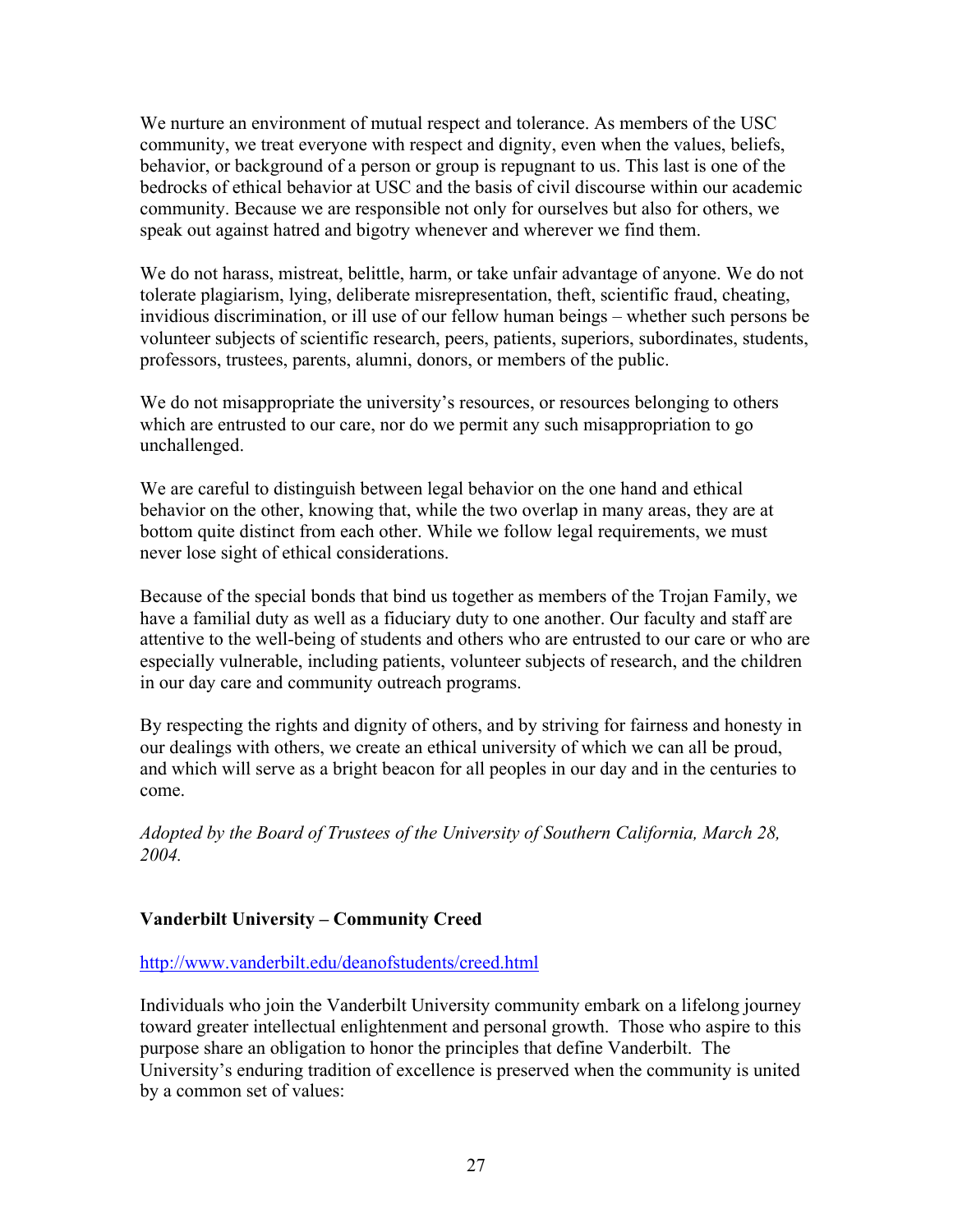SCHOLARSHIP is the pursuit of knowledge in an environment of academic freedom. Members of our community engage in a partnership of learning in which the exploration of ideas is encouraged and protected.

HONESTY is a commitment to refrain from lying, cheating, and stealing. Recognizing that dishonesty undermines community trust, stifles the spirit of scholarship, and threatens a safe environment, we expect ourselves to be truthful in academic endeavors, in relationships with others, and in pursuit of personal development.

CIVILITY is the genuine respect for the rights of others. We value constructive disagreement and are mindful of the potential impact of our words and actions.

ACCOUNTABILTY is taking responsibility for our actions and their consequences. We accept the duty to actively participate in the decisions that affect our academic and personal lives, and we honor our commitments to ourselves and to others.

CARING is the concern for the well-being and dignity of others. We are dedicated to supporting one another within our community. We make a lifelong commitment to channeling service, knowledge, and experience toward the betterment of humanity.

DISCOVERY is the exploration of the wonders of self in relation to a larger world. We embrace the opportunity to take risks, challenge assumptions, and understand disparate experiences at Vanderbilt and beyond.

CELEBRATION is the active appreciation of Vanderbilt University's tradition of excellence. We support the endeavors and recognize the achievements of our community members. In celebrating the expressions of our differences, we delight in the spirit that unites individuals throughout our community.

We pledge to foster the values set forth in the Vanderbilt Community Creed and confront behaviors that threaten the spirit of our community.

# **Virginia Tech – Principles of Community**

http://www.vt.edu/diversity/poc-doc.pdf

Virginia Tech is a public land-grand university, committed to teaching and learning, research, and outreach to the Commonwealth of Virginia, the nation, and the world community. Learning from the experiences that shape Virginia Tech as an institution, we acknowledge those aspects of our legacy that reflected bias and exclusion. Therefore, we adopt and practice the following principles as fundamental to our on-going efforts to increase access and inclusion and to create a community that nurtures learning and growth for all of its members: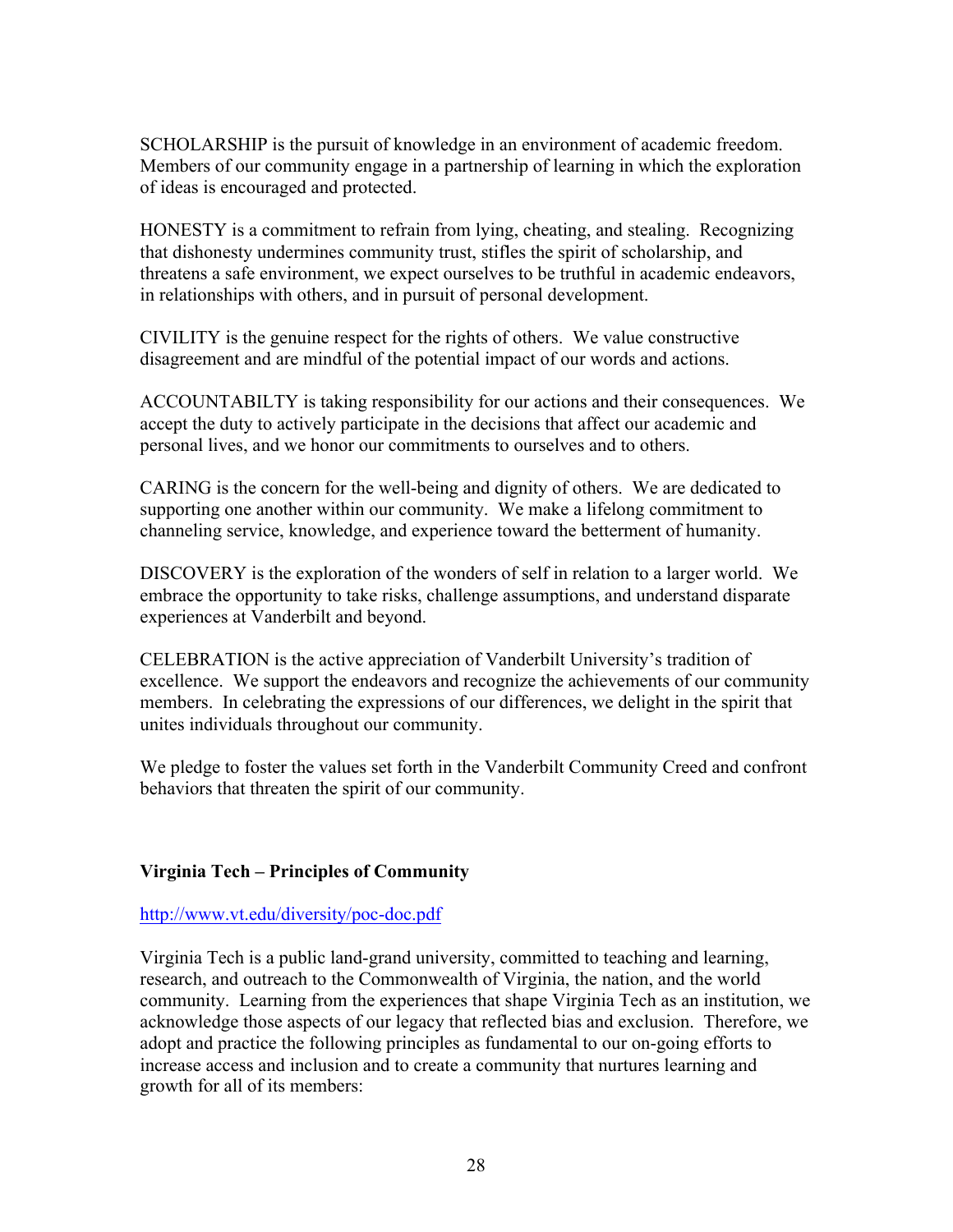*We affirm* the inherent dignity and value of every person and strive to maintain a climate for work and learning based on mutual respect and understanding.

*We affirm* the right of each person to express thoughts and opinions freely. We encourage open expression within a climate of civility, sensitivity, and mutual respect.

*We affirm* the value of human diversity because it enriches our lives and the university. We acknowledge and respect our differences while affirming our common humanity.

*We reject* all forms of prejudice and discrimination, including those based on age, color, disability, gender, national origin, political affiliation, race, religion, sexual orientation, and veteran status. We take individual and collective responsibility for helping to eliminate bias and discrimination and for increasing our own understanding of these issues through education, training, and interaction with others.

*We pledge* our collective commitment to these principles in the spirit of the Virginia Tech motto of *Ut Prosim* (That I May Serve).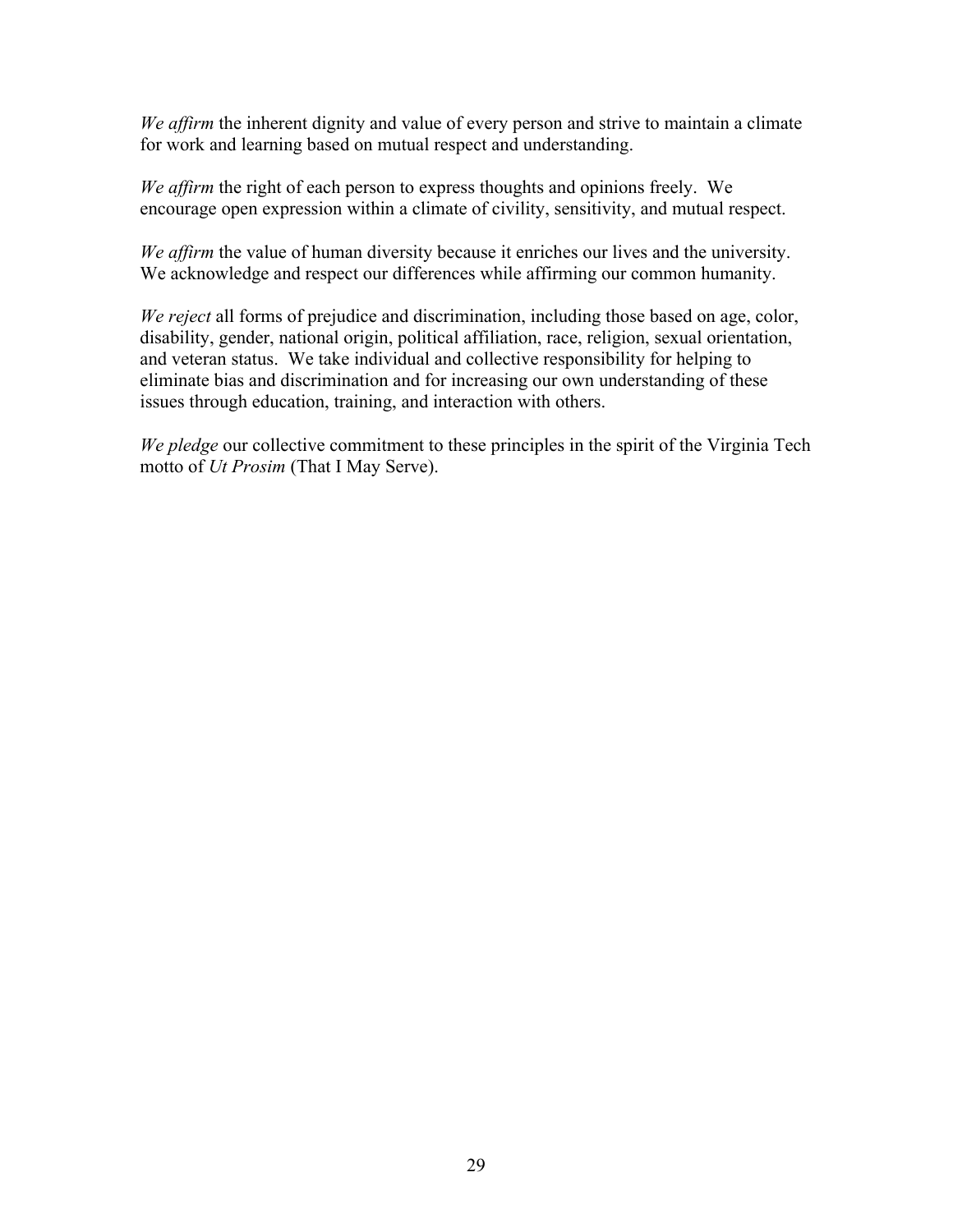# **C. Additional Material for Possible Inclusion on a UTK Civility and Community Web Page**

# **Behavioral Guides**

Civility is behavior that is respectful and considerate of other individuals. It is a choice, not always an easy choice, to act civilly and respectfully. Civility should be a priority. We recognize that it requires courage, concern for others, presence of mind, and patience. The following are guides to be followed in conducting oneself with civility.

- a. A person's behavior and expressions of ideas and points-of-view should permit respectful response.
- b. The behavior and expressions of ideas and points-of-view should address issues and avoid attacks on individuals as to their ethnicity, nationality, sexual orientation, gender, gender identity, personal religious beliefs and practices, age, and disabilties.
- c. A person should refrain from harassing individuals or threatening violence to individuals or groups. Everyone should be aware that threats of retribution often cross the line into incivility.
- d. The expressions of points-of-view and ideas and the behavior of an individual should not inflict physical harm nor should it be intended or designed to inflict emotional harm.
- e. A person should refrain from intimidating acts, actual threats, and disruptive acts that interfere with any educational program (see first amendmentcenter.org: Free Speech on public college campuses – Overview by Kermit L. Hall).
- f. A person should refrain from inciting or attempting to incite or provoke others to violence, to illegal behavior, or to behavior that is contrary to these principles.
- g. Faculty and students should endeavor to communicate to each other their respective teaching and learning styles recognizing that exercise of their respective styles may be viewed as offensive or disruptive even though not intended to be so. Example: an auditory learner who knits in class (see Cynthia Clark. "Why Civility Matters," *Reflections on Nursing Leadership*, Vo. 36, No. 1 http://www.reflectionsonnursingleadership.com/pages/vol36\_1\_Clark2\_civility.asp x).
- h. Intoxication is no excuse for rude or criminal behavior under any circumstances. (Adapted from "a special report from PaperClip Communications" referencing Coe College's Civility Statement).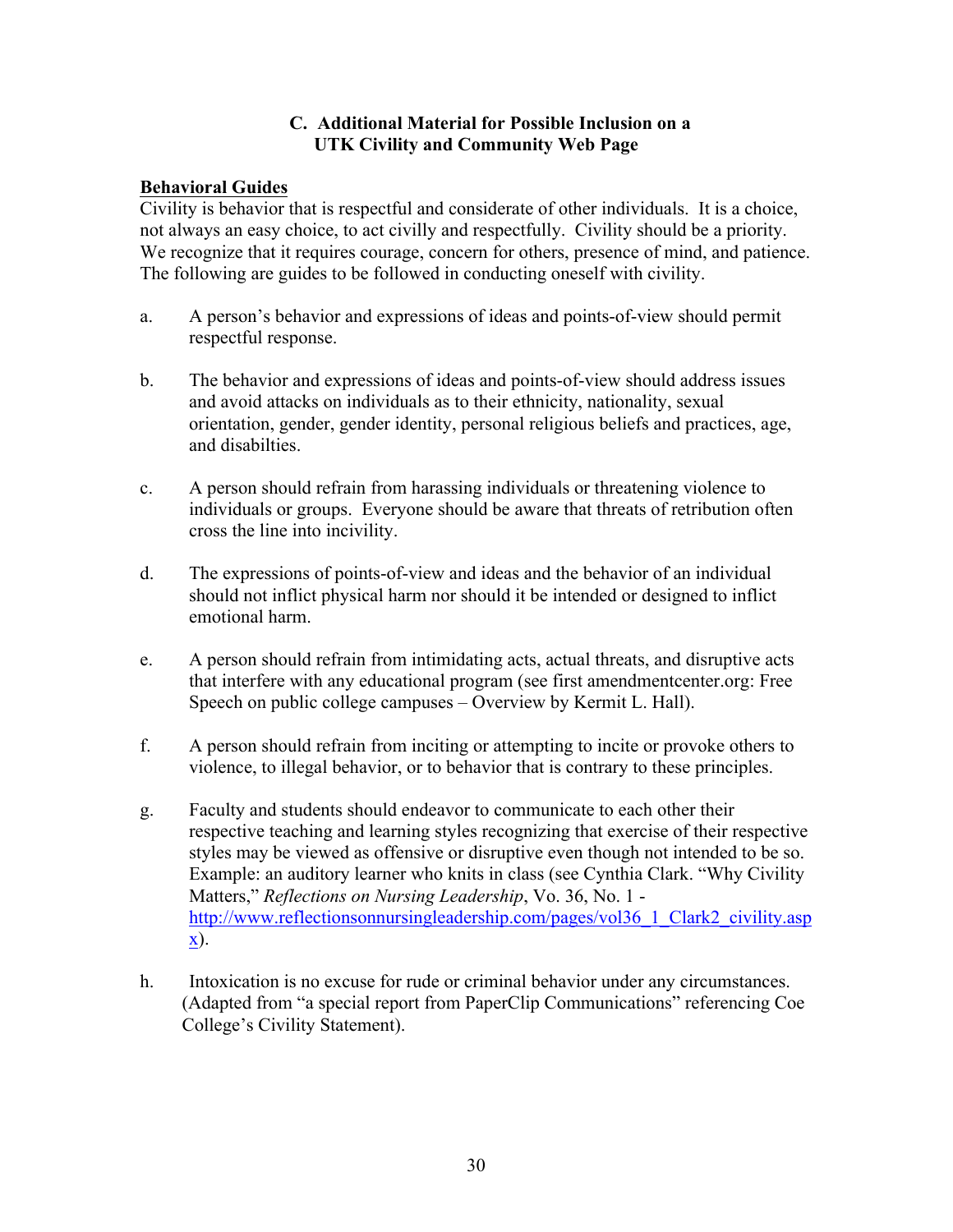- i. Lesser acts of incivility should be addressed before they degenerate into more harmful situations (see Cynthia Clark. "Why Civility Matters," *Reflections on Nursing Leadership*, Vo. 36, No. 1 http://www.reflectionsonnursingleadership.com/pages/vol36\_1\_Clark2\_civility.asp x).
- j. Stereotyping of others is almost always rude or disrespectful or otherwise inappropriate, and it tends to interfere with constructive human relations by promoting prejudice and bigotry.

Acts of incivility should be reported to an appropriate authority within the academic community. Acts which constitute criminal behavior should be reported to law enforcement authorities. Faculty and other supervisory employees of UTK should be open to the receipt of complaints and reports of incivility, and should act upon those complaints and reports. Such individuals should also pass on to their supervisors, information about the occurrence and reporting of such incidents.

Regardless of whether the acts and expressions are hate crimes or non-criminal bias incidents, they should be reported so that UTK can determine if policies have been violated and support persons who feel victimized. Supporting persons who have been victimized is an act of courage that enhances the strength of the academic community. Finding the appropriate way to express disapproval of uncivil behavior to change the culture may be as simple as saying "hey, that's not cool" or otherwise expressing ourselves or our opinion on the level of the person being addressed.

# **More Behavioral Guides**

We endorse the 25 rules of considerate conduct set forth by Dr. P. M. Forni in his book *Choosing Civility*. They are summarized as follows:

- 1. Pay attention and avoid self-centered obliviousness.
- 2. Acknowledge others respectfully.
- 3. Think the best.
- 4. Listen carefully. Don't just hear.
- 5. Be inclusive. Do not exclude part of your audience.
- 6. Speak kindly.
- 7. Do not speak nastily and try to avoid speaking ill of others.
- 8. Accept others as they are and try to give praise.
- 9. Respect even a subtle "no."
- 10. Respect opinions of others even when you disagree and follow the other pertinent rules when disagreeing.
- 11. Mind your body.
- 12. Avoid inappropriate or disruptive gestures and noises with your mouth, hands, and feet.
- 13. Be agreeable.
- 14. Keep the noise level to a minimum (and rediscover silence) whether verbalizing or using telephones or other items that produce noise.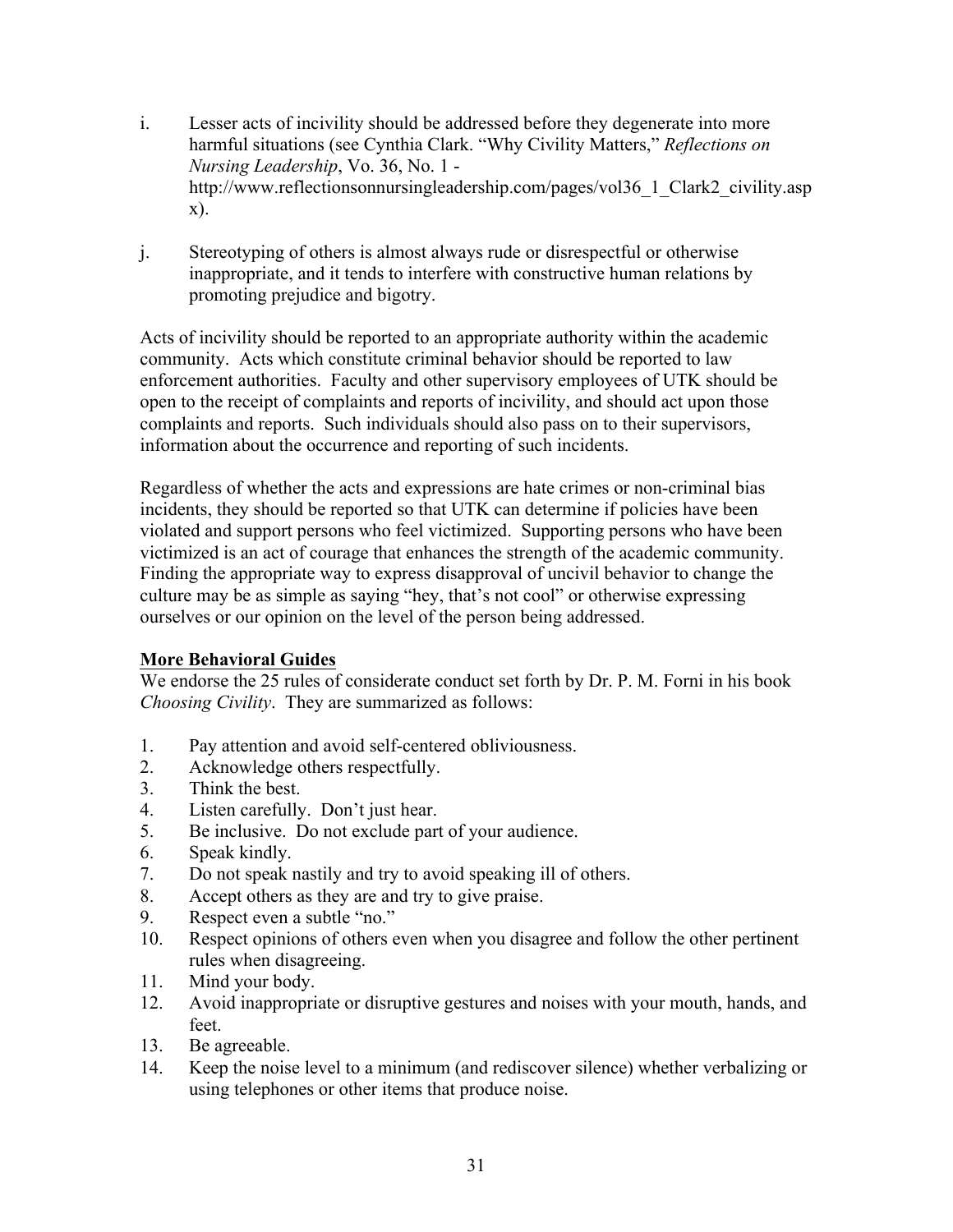- 15. Respect space of others.
- 16. Respect other people's time.
- 17. When appropriate to apologize, do it earnestly.
- 18. Assert yourself appropriately.
- 19. Avoid inappropriate personal questions.
- 20. Care for your guests with consideration.
- 21. Be a considerate guest.
- 22. Refrain from idle complaints. Idle griping is usually unattractive and often offensive.
- 23. Accept and give constructive criticism respectfully.
- 24. Respect the environment and be gentle to animals.
- 25. Don't shift responsibility and blame for what you are accountable for to someone else who is not accountable.

We expect faculty, staff, and campus visitors to be aware of, and abide by, the general standards of conduct set forth in the student handbook entitled "Hilltopics."

We endorse the *Stop Hate Fraternity and Sorority Action Guide* (2006) published by the Association of Fraternity Advisors and the Association of College Unions International which may be found at www.stophate.org.

We endorse intergroup dialogues and coexist programs and encourage them to be pursued with trained facilitators.

# **Disruptive Behaviors**

(Adapted from California State University, Long Beach, "Campus Civility and the Disruption of Learning: A Guide for Faculty and Staff).

Disruptive behavior can take many forms and may range from relatively benign acts or to severe acts that threaten and endanger the physical or psychological well being of students, faculty, staff, or visitors. The following are some examples of disruptive behavior:

- a. Persistently arriving late to class and/or leaving early so as to interfere with learning activities;
- b. Talking incessantly while the instructor is lecturing or when other students are presenting thereby interfering with the educational process available to others in the class;
- c. Using obscene or profane language or language that creates an atmosphere of hostility;
- d. Using inappropriate body language or gestures that are offensive or create an atmosphere of hostility;
- e. Allowing one's personal electronic devices such as pagers and cell phones to make noise in the classroom or in lectures, discussions, or the like;
- f. Interrupting the educational process with inappropriate questions or interjections in such a way that interferes with the learning of others;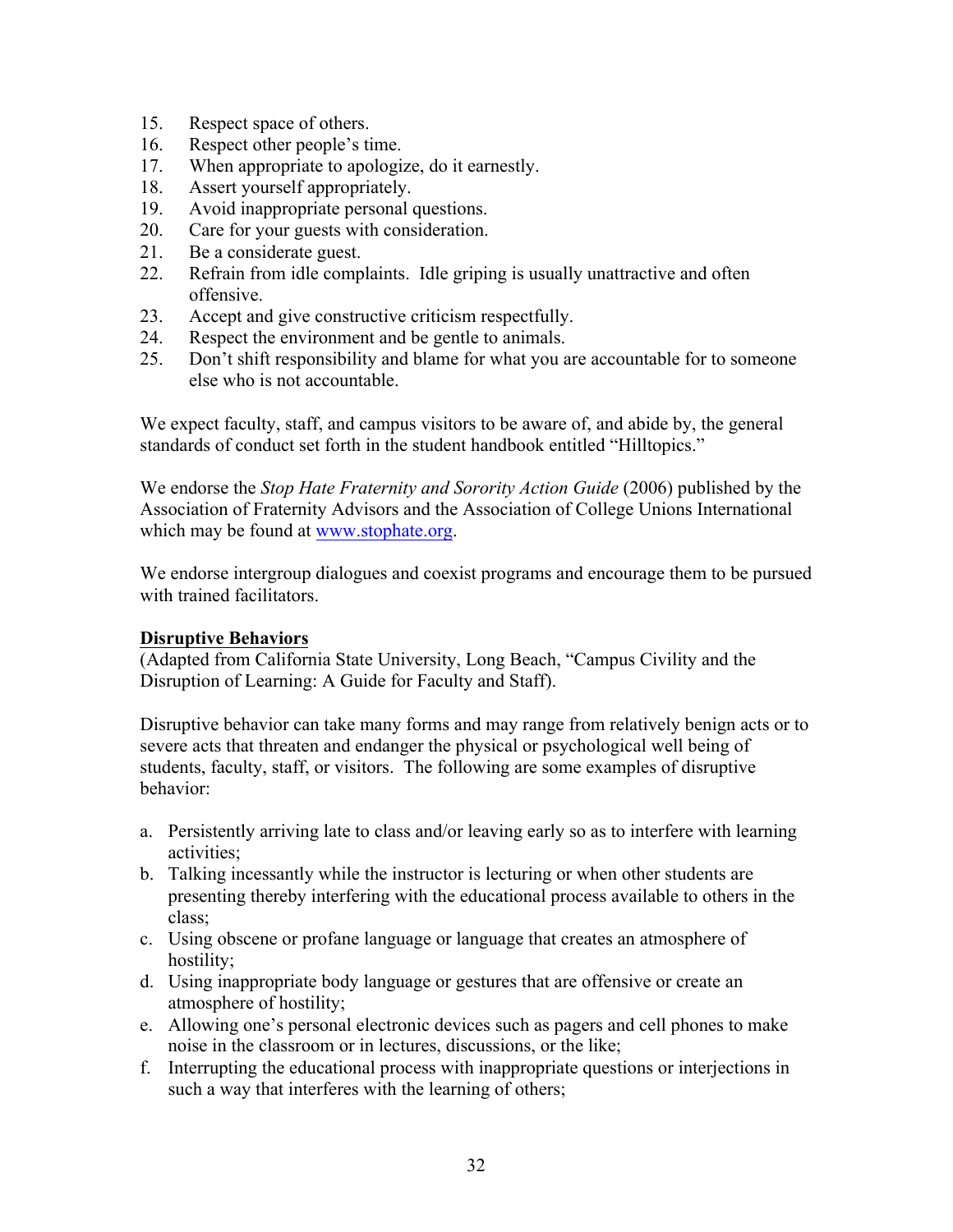- g. Being disrespectful, offensive, or threatening;
- h. Persistently calling or interrupting faculty or staff so as to hamper normal work activities;
- i. Exhibiting belligerence when questioned about one's behavior;
- j. Verbally or physically threatening other students, faculty, staff, or campus visitors either directly or by writing threatening letters, emails, or leaving inappropriate voicemail messages;
- k. Attempting to contact faculty, staff, and students in inappropriate ways beyond expressed methods of appropriate contact;
- l. A student exhibiting a romantic or obsessive interest in a faculty or staff person, or vice versa.

# **The "Terrible Ten**"

We acknowledge the following from the "complete list of 'Terrible Ten'" behaviors published by Headlines@Hopkins of Johns Hopkins University (October 4, 2007):

- 1. Discrimination in an employment situation.
- 2. Erratic/aggressive driving that endangers others.
- 3. Taking credit for someone else's work.
- 4. Treating service providers as inferiors. And we add to this behavior the treating of any group as inferior merely by virtue of their race, ethnicity, gender, gender identity, age, disability, and religion.
- 5. Jokes or remarks that mock another's race/gender/age/disability/sexual preference or religion.
- 6. Children who behave aggressively or who bully others.
- 7. Littering (including trash, spitting, pet waste).
- 8. Misuse of handicapped privileges.

#### **Examples of Incivility; How to Identify Incivility**

The freedictionary.com reminds us of the following behaviors that contribute to an uncivil environment:

- 1. Direct rudeness which may consist of insults, name calling, profanity, indecent suggestions, personal attacks including racial, ethnic, sexual, and religious slurs or other derogatory references to groups such as social classes or nationalities. Included are ill considered accusations of impropriety and belittling others.
- 2. Other uncivil behaviors cited are taunting or bating thereby deliberately pushing others to the point of breaching civility even when not seeming to commit such a breach by the taunter or bater.
- 3. Misrepresentations or lying including the deliberate assertion of false information or quoting others out of context to give the impression that they hold views which they do not in fact hold or otherwise to malign them.